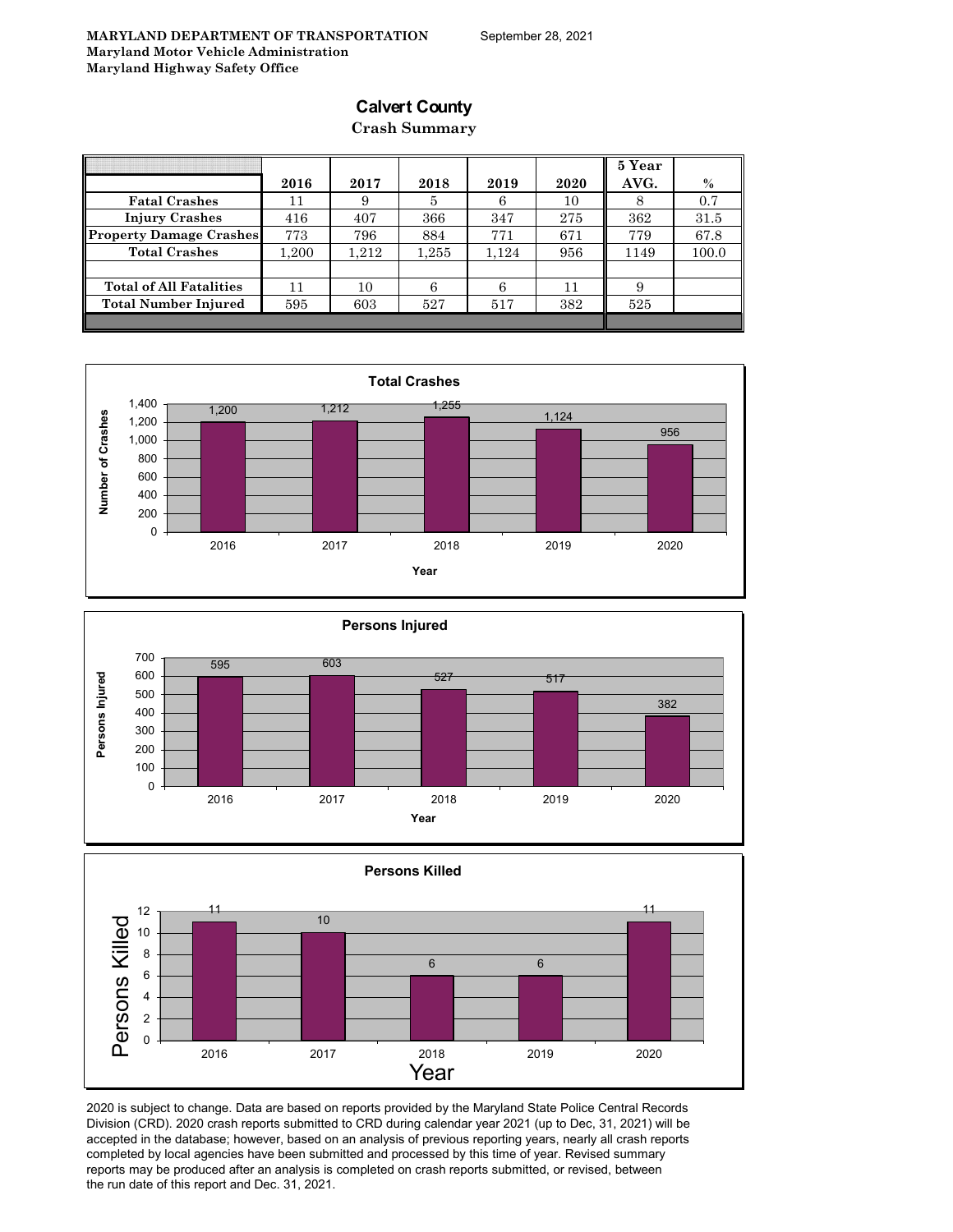| <b>Route Type</b>     |                  |                  |                  |                  |                  |                  |                 |  |  |  |
|-----------------------|------------------|------------------|------------------|------------------|------------------|------------------|-----------------|--|--|--|
|                       |                  |                  |                  |                  |                  |                  |                 |  |  |  |
| Route Type            | 2016             | 2017             | 2018             | 2019             | 2020             | AVG.             | $\%$            |  |  |  |
| <b>IS</b>             | $\overline{0}$   | $\overline{0}$   | $\overline{0}$   | $\overline{0}$   | $\overline{0}$   | $\overline{0}$   | 0.0             |  |  |  |
| <b>US</b>             | $\overline{0}$   | $\Omega$         | $\boldsymbol{0}$ | $\mathbf{0}$     | $\Omega$         | $\mathbf{0}$     | 0.0             |  |  |  |
| MD                    | 750              | 781              | 797              | 681              | 535              | 709              | 61.7            |  |  |  |
| CO                    | 257              | $256\,$          | $\bf 291$        | 257              | 249              | 262              | 22.8            |  |  |  |
| MU                    | 13               | $\boldsymbol{9}$ | $13\,$           | $\boldsymbol{9}$ | 11               | 11               | $1.0\,$         |  |  |  |
| GV                    | $\boldsymbol{0}$ | $\boldsymbol{0}$ | $\boldsymbol{0}$ | $\boldsymbol{0}$ | $\mathbf{0}$     | $\boldsymbol{0}$ | 0.0             |  |  |  |
| SR                    | $\boldsymbol{0}$ | $\boldsymbol{0}$ | $\boldsymbol{0}$ | $\boldsymbol{0}$ | $\overline{0}$   | $\mathbf{0}$     | 0.0             |  |  |  |
| <b>OP</b>             | $\overline{4}$   | $\mathbf{1}$     | $\overline{4}$   | 8                | $\bf 5$          | $\sqrt{4}$       | 0.4             |  |  |  |
| Balto. City CY        | $\mathbf{0}$     | $\mathbf{0}$     | $\mathbf{0}$     | $\mathbf{0}$     | $\mathbf{0}$     | $\boldsymbol{0}$ | 0.0             |  |  |  |
| <b>Parking Lots</b>   | 69               | 70               | $\bf 84$         | 73               | 43               | 68               | 5.9             |  |  |  |
| Unknown               | 107              | 95               | 66               | 96               | 113              | 95               | $\!\!\!\!\!8.3$ |  |  |  |
| <b>Total Crashes</b>  | 1,200            | 1,212            | 1,255            | 1,124            | 956              | 1149             | 100.0           |  |  |  |
|                       |                  |                  |                  |                  |                  |                  |                 |  |  |  |
|                       |                  |                  |                  |                  |                  |                  |                 |  |  |  |
| Route Type            | 2016             | 2017             | 2018             | 2019             | 2020             | AVG.             | $\%$            |  |  |  |
| <b>IS</b>             | 0                | $\boldsymbol{0}$ | $\mathbf{0}$     | $\mathbf{0}$     | $\overline{0}$   | $\mathbf{0}$     | 0.0             |  |  |  |
| <b>US</b>             | $\overline{0}$   | $\boldsymbol{0}$ | $\boldsymbol{0}$ | $\Omega$         | $\Omega$         | $\Omega$         | 0.0             |  |  |  |
| MD                    | 285              | 285              | 259              | 226              | 171              | 245              | 67.7            |  |  |  |
| $\bf CO$              | 83               | 86               | 79               | 76               | 61               | 77               | $21.3\,$        |  |  |  |
| MU                    | $\overline{5}$   | $\mathbf{1}$     | $\boldsymbol{3}$ | $\boldsymbol{3}$ | $\overline{0}$   | $\sqrt{2}$       | 0.7             |  |  |  |
| GV                    | $\overline{0}$   | $\boldsymbol{0}$ | $\mathbf 0$      | $\boldsymbol{0}$ | $\boldsymbol{0}$ | $\overline{0}$   | 0.0             |  |  |  |
| $\mathbf{SR}$         | $\boldsymbol{0}$ | $\boldsymbol{0}$ | $\boldsymbol{0}$ | $\boldsymbol{0}$ | $\overline{0}$   | $\boldsymbol{0}$ | 0.0             |  |  |  |
| <b>OP</b>             | $\mathbf{1}$     | $\boldsymbol{0}$ | $\overline{2}$   | $\mathbf{1}$     | $\overline{0}$   | $\mathbf{1}$     | 0.2             |  |  |  |
| Balto. City CY        | $\boldsymbol{0}$ | $\boldsymbol{0}$ | $\boldsymbol{0}$ | $\boldsymbol{0}$ | $\boldsymbol{0}$ | $\boldsymbol{0}$ | 0.0             |  |  |  |
| <b>Parking Lots</b>   | $\overline{7}$   | $\boldsymbol{9}$ | 11               | 12               | 8                | $\boldsymbol{9}$ | 2.6             |  |  |  |
| Unknown               | 35               | 26               | 12               | 29               | $35\,$           | 27               | $7.6\,$         |  |  |  |
| <b>Injury Crashes</b> | 416              | 407              | 366              | 347              | 275              | 362              | 100.0           |  |  |  |
|                       |                  |                  |                  |                  |                  |                  |                 |  |  |  |
|                       |                  |                  |                  |                  |                  |                  |                 |  |  |  |
| <b>Route Type</b>     | 2016             | 2017             | 2018             | 2019             | 2020             | AVG.             | $\%$            |  |  |  |
| <b>IS</b>             | $\mathbf{0}$     | $\boldsymbol{0}$ | $\boldsymbol{0}$ | $\mathbf{0}$     | $\boldsymbol{0}$ | $\boldsymbol{0}$ | $0.0\,$         |  |  |  |
| <b>US</b>             | $\mathbf{0}$     | $\mathbf{0}$     | $\mathbf{0}$     | $\mathbf{0}$     | $\mathbf{0}$     | $\mathbf{0}$     | 0.0             |  |  |  |
| <b>MD</b>             | $\boldsymbol{9}$ | $\,8\,$          | $\overline{2}$   | $\overline{4}$   | 9                | $\,6\,$          | 78.0            |  |  |  |
| $\bf CO$              | $\overline{2}$   | $\,1\,$          | $\,2$            | $1\,$            | $\,1\,$          | $1\,$            | 17.1            |  |  |  |
| $\mathbf{MU}$         | $\boldsymbol{0}$ | $\boldsymbol{0}$ | $\mathbf{1}$     | $\boldsymbol{0}$ | $\boldsymbol{0}$ | $\boldsymbol{0}$ | $2.4\,$         |  |  |  |
| GV                    | $\overline{0}$   | $\boldsymbol{0}$ | $\boldsymbol{0}$ | $\boldsymbol{0}$ | $\boldsymbol{0}$ | $\boldsymbol{0}$ | $0.0\,$         |  |  |  |
| ${\bf SR}$            | $\boldsymbol{0}$ | $\boldsymbol{0}$ | $\boldsymbol{0}$ | $\boldsymbol{0}$ | $\boldsymbol{0}$ | $\boldsymbol{0}$ | 0.0             |  |  |  |
| <b>OP</b>             | $\boldsymbol{0}$ | $\boldsymbol{0}$ | $\boldsymbol{0}$ | $\boldsymbol{0}$ | $\boldsymbol{0}$ | $\boldsymbol{0}$ | $0.0\,$         |  |  |  |
| Balto. City CY        | $\boldsymbol{0}$ | $\boldsymbol{0}$ | $\boldsymbol{0}$ | $\boldsymbol{0}$ | $\boldsymbol{0}$ | $\boldsymbol{0}$ | $0.0\,$         |  |  |  |
| Parking Lots          | $\boldsymbol{0}$ | $\boldsymbol{0}$ | $\boldsymbol{0}$ | $\boldsymbol{0}$ | $\mathbf{0}$     | $\boldsymbol{0}$ | $0.0\,$         |  |  |  |
| Unknown               | $\boldsymbol{0}$ | $\boldsymbol{0}$ | $\boldsymbol{0}$ | $\,1$            | $\boldsymbol{0}$ | $\boldsymbol{0}$ | $2.4\,$         |  |  |  |
| <b>Fatal Crashes</b>  | $11\,$           | $\boldsymbol{9}$ | $\bf 5$          | $\,6\,$          | $10\,$           | $8\,$            | 100.0           |  |  |  |

# **Calvert County**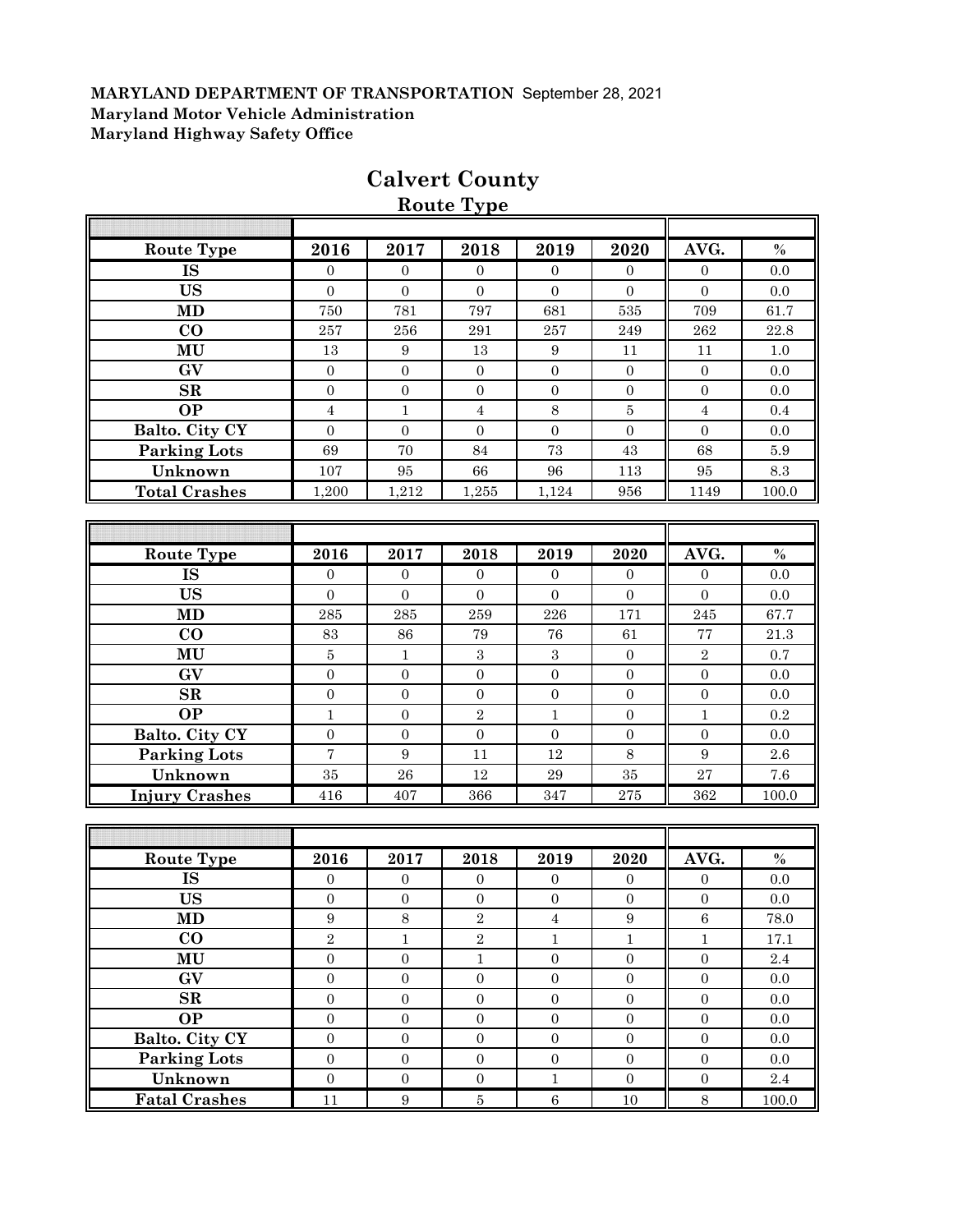#### **Calvert County**

|                       |                            |                            | County                     |                            |                  |                            |               |
|-----------------------|----------------------------|----------------------------|----------------------------|----------------------------|------------------|----------------------------|---------------|
|                       |                            |                            |                            |                            |                  |                            |               |
| County                | 2016                       | 2017                       | 2018                       | 2019                       | 2020             | AVG.                       | $\frac{0}{0}$ |
| Allegany              | $\overline{0}$             | $\overline{0}$             | $\overline{0}$             | $\overline{0}$             | $\overline{0}$   | $\overline{0}$             | 0.0           |
| Anne Arundel          | 0                          | 0                          | $\bf{0}$                   | 0                          | 0                | 0                          | 0.0           |
| <b>Baltimore</b>      | $\overline{0}$             | $\overline{0}$             | $\overline{0}$             | $\overline{0}$             | $\overline{0}$   | $\overline{0}$             | 0.0           |
| Calvert               | 1,200                      | 1,212                      | 1,255                      | 1,124                      | 956              | 1,149                      | 100.0         |
| Caroline              | 0                          | 0                          | $\mathbf{0}$               | 0                          | $\mathbf{0}$     | 0                          | 0.0           |
| Carroll               | $\overline{0}$             | $\overline{0}$             | $\overline{0}$             | $\overline{0}$             | $\overline{0}$   | $\overline{0}$             | 0.0           |
| Cecil                 | $\overline{0}$             | $\overline{0}$             | $\overline{0}$             | $\overline{0}$             | $\overline{0}$   | $\mathbf{0}$               | 0.0           |
| <b>Charles</b>        | $\overline{0}$             | $\overline{0}$             | $\overline{0}$             | $\overline{0}$             | $\overline{0}$   | $\overline{0}$             | 0.0           |
| Dorchester            | 0                          | 0                          | $\overline{0}$             | $\overline{0}$             | $\overline{0}$   | $\mathbf{0}$               | 0.0           |
| Frederick             | $\overline{0}$             | $\overline{0}$             | $\overline{0}$             | $\overline{0}$             | $\overline{0}$   | $\overline{0}$             | 0.0           |
| Garrett               | $\overline{0}$             | $\overline{0}$             | $\overline{0}$             | $\overline{0}$             | $\overline{0}$   | $\overline{0}$             |               |
|                       | $\overline{0}$             |                            | $\overline{0}$             | $\overline{0}$             |                  | $\overline{0}$             | $0.0\,$       |
| Harford               |                            | $\mathbf{0}$               |                            |                            | $\overline{0}$   |                            | 0.0           |
| Howard                | $\overline{0}$             | $\overline{0}$             | $\overline{0}$             | $\overline{0}$             | $\overline{0}$   | $\overline{0}$             | 0.0           |
| Kent                  | $\overline{0}$             | 0                          | $\overline{0}$             | 0                          | $\boldsymbol{0}$ | $\mathbf{0}$               | 0.0           |
| Montgomery            | $\boldsymbol{0}$           | 0                          | $\overline{0}$             | $\mathbf{0}$               | $\mathbf{0}$     | $\mathbf{0}$               | 0.0           |
| Prince George's       | $\overline{0}$             | 0                          | $\mathbf{0}$               | 0                          | 0                | $\overline{0}$             | 0.0           |
| Queen Anne's          | $\overline{0}$             | $\overline{0}$             | $\overline{0}$             | $\overline{0}$             | $\overline{0}$   | $\overline{0}$             | 0.0           |
| St. Mary's            | $\boldsymbol{0}$           | 0                          | $\mathbf{0}$               | $\mathbf{0}$               | 0                | $\boldsymbol{0}$           | 0.0           |
| Somerset              | $\overline{0}$             | 0                          | $\overline{0}$             | $\overline{0}$             | $\overline{0}$   | $\overline{0}$             | 0.0           |
| Talbot                | $\overline{0}$             | 0                          | $\mathbf{0}$               | $\mathbf{0}$               | $\mathbf{0}$     | $\mathbf{0}$               | 0.0           |
| Washington            | $\overline{0}$             | $\overline{0}$             | $\overline{0}$             | $\overline{0}$             | $\overline{0}$   | $\overline{0}$             | 0.0           |
| Wicomico              | $\boldsymbol{0}$           | 0                          | $\mathbf{0}$               | $\mathbf{0}$               | $\mathbf{0}$     | $\boldsymbol{0}$           | 0.0           |
| Worcester             | $\overline{0}$             | 0                          | $\overline{0}$             | $\overline{0}$             | $\overline{0}$   | $\overline{0}$             | 0.0           |
| <b>Baltimore City</b> | $\boldsymbol{0}$           | 0                          | $\mathbf{0}$               | $\mathbf{0}$               | 0                | $\boldsymbol{0}$           | 0.0           |
| <b>Total Crashes</b>  | 200<br>1                   | 212<br>1                   | 255<br>1                   | 124<br>1                   | 956              | 149<br>1                   | 100.0         |
|                       |                            |                            |                            |                            |                  |                            |               |
|                       |                            |                            |                            |                            |                  |                            |               |
|                       |                            |                            |                            |                            |                  |                            |               |
|                       | 2016                       | 2017                       | 2018                       | 2019                       | 2020             | AVG.                       | $\%$          |
| County                | $\Omega$                   | 0                          | $\Omega$                   | $\overline{0}$             | 0                | $\Omega$                   | 0.0           |
| Allegany              |                            |                            |                            |                            |                  |                            |               |
| Anne Arundel          | $\overline{0}$<br>$\theta$ | $\overline{0}$<br>$\theta$ | $\overline{0}$<br>$\theta$ | $\overline{0}$<br>$\theta$ | $\overline{0}$   | $\overline{0}$<br>$\theta$ | 0.0           |
| <b>Baltimore</b>      |                            |                            |                            |                            | $\overline{0}$   |                            | 0.0           |
| Calvert               | 416                        | 407                        | 366                        | 347                        | 275              | 362                        | 100.0         |
| Caroline              | $\theta$                   | $\overline{0}$             | $\overline{0}$             | $\overline{0}$             | $\overline{0}$   | $\overline{0}$             | 0.0           |
| Carroll               | $\overline{0}$             | $\overline{0}$             | $\overline{0}$             | $\boldsymbol{0}$           | $\overline{0}$   | $\overline{0}$             | 0.0           |
| Cecil                 | $\theta$                   | $\overline{0}$             | $\theta$                   | $\overline{0}$             | $\overline{0}$   | $\theta$                   | 0.0           |
| Charles               | $\theta$                   | $\theta$                   | $\theta$                   | $\theta$                   | $\theta$         | $\theta$                   | 0.0           |
| Dorchester            | $\overline{0}$             | 0                          | $\overline{0}$             | $\overline{0}$             | $\overline{0}$   | $\overline{0}$             | 0.0           |
| Frederick             | $\theta$                   | $\theta$                   | $\theta$                   | $\theta$                   | $\theta$         | $\theta$                   | 0.0           |
| Garrett               | $\overline{0}$             | $\overline{0}$             | $\overline{0}$             | $\overline{0}$             | $\overline{0}$   | $\overline{0}$             | 0.0           |
| Harford               | $\theta$                   | $\theta$                   | $\theta$                   | $\theta$                   | $\theta$         | $\theta$                   | 0.0           |
| Howard                | 0                          | $\overline{0}$             | $\overline{0}$             | $\overline{0}$             | $\overline{0}$   | $\overline{0}$             | 0.0           |
| Kent                  | $\overline{0}$             | $\overline{0}$             | $\overline{0}$             | $\overline{0}$             | $\overline{0}$   | $\overline{0}$             | 0.0           |
| Montgomery            | $\overline{0}$             | $\overline{0}$             | $\overline{0}$             | $\overline{0}$             | $\overline{0}$   | $\overline{0}$             | 0.0           |
| Prince George's       | $\overline{0}$             | $\overline{0}$             | $\overline{0}$             | $\overline{0}$             | $\overline{0}$   | $\overline{0}$             | 0.0           |
| Queen Anne's          | $\overline{0}$             | $\overline{0}$             | $\overline{0}$             | $\overline{0}$             | $\overline{0}$   | $\overline{0}$             | 0.0           |
| St. Mary's            | $\overline{0}$             | $\overline{0}$             | $\overline{0}$             | $\overline{0}$             | $\overline{0}$   | $\overline{0}$             | 0.0           |
| Somerset              | $\overline{0}$             | $\overline{0}$             | $\overline{0}$             | $\mathbf{0}$               | $\mathbf{0}$     | $\mathbf{0}$               | 0.0           |
| Talbot                | $\overline{0}$             | $\overline{0}$             | $\overline{0}$             | $\overline{0}$             | $\overline{0}$   | $\overline{0}$             | 0.0           |
| Washington            | $\mathbf{0}$               | $\mathbf{0}$               | $\overline{0}$             | $\overline{0}$             | $\mathbf{0}$     | $\mathbf{0}$               | 0.0           |
| Wicomico              | $\overline{0}$             | $\overline{0}$             | $\overline{0}$             | $\overline{0}$             | $\overline{0}$   | $\overline{0}$             | 0.0           |
| Worcester             | $\overline{0}$             | $\overline{0}$             | $\overline{0}$             | $\overline{0}$             | $\theta$         | $\overline{0}$             | 0.0           |
| <b>Baltimore City</b> | $\overline{0}$             | $\overline{0}$             | $\overline{0}$             | $\overline{0}$             | $\overline{0}$   | $\overline{0}$             | 0.0           |
| Injury Crashes        | 416                        | 407                        | 366                        | 347                        | 275              | 362                        | 100.0         |
|                       |                            |                            |                            |                            |                  |                            |               |
|                       |                            |                            |                            |                            |                  |                            |               |
| County                | 2016                       | 2017                       | 2018                       | 2019                       | 2020             | AVG.                       | $\%$          |

| County                | 2016           | 2017           | 2018           | 2019           | 2020           | AVG.           | $\%$  |
|-----------------------|----------------|----------------|----------------|----------------|----------------|----------------|-------|
| Allegany              | $\Omega$       | $\Omega$       | $\Omega$       | $\Omega$       | $\Omega$       | $\theta$       | 0.0   |
| Anne Arundel          | $\overline{0}$ | $\theta$       | $\theta$       | $\overline{0}$ | $\overline{0}$ | $\overline{0}$ | 0.0   |
| <b>Baltimore</b>      | $\mathbf{0}$   | $\Omega$       | $\Omega$       | $\Omega$       | $\Omega$       | $\overline{0}$ | 0.0   |
| Calvert               | 11             | 9              | 5              | 6              | 10             | 8              | 100.0 |
| Caroline              | $\overline{0}$ | $\theta$       | $\theta$       | $\theta$       | $\theta$       | $\overline{0}$ | 0.0   |
| Carroll               | $\overline{0}$ | $\theta$       | $\theta$       | $\Omega$       | $\theta$       | $\overline{0}$ | 0.0   |
| Cecil                 | $\overline{0}$ | $\Omega$       | $\Omega$       | $\Omega$       | $\overline{0}$ | $\overline{0}$ | 0.0   |
| <b>Charles</b>        | $\overline{0}$ | $\Omega$       | $\theta$       | $\theta$       | $\theta$       | $\overline{0}$ | 0.0   |
| Dorchester            | $\overline{0}$ | $\overline{0}$ | $\Omega$       | $\overline{0}$ | $\overline{0}$ | $\overline{0}$ | 0.0   |
| Frederick             | $\overline{0}$ | $\theta$       | $\theta$       | $\Omega$       | $\theta$       | $\overline{0}$ | 0.0   |
| Garrett               | $\theta$       | $\theta$       | $\theta$       | $\Omega$       | $\theta$       | $\overline{0}$ | 0.0   |
| Harford               | $\overline{0}$ | $\Omega$       | $\theta$       | $\Omega$       | $\overline{0}$ | $\overline{0}$ | 0.0   |
| Howard                | $\theta$       | $\Omega$       | $\Omega$       | $\Omega$       | $\theta$       | $\overline{0}$ | 0.0   |
| Kent                  | $\Omega$       | $\Omega$       | $\Omega$       | $\Omega$       | $\Omega$       | $\theta$       | 0.0   |
| Montgomery            | $\overline{0}$ | $\overline{0}$ | $\overline{0}$ | $\overline{0}$ | $\overline{0}$ | $\overline{0}$ | 0.0   |
| Prince George's       | $\overline{0}$ | $\Omega$       | $\Omega$       | $\Omega$       | $\overline{0}$ | $\overline{0}$ | 0.0   |
| Queen Anne's          | $\overline{0}$ | $\theta$       | $\theta$       | $\theta$       | $\theta$       | $\overline{0}$ | 0.0   |
| St. Mary's            | $\mathbf{0}$   | $\Omega$       | $\overline{0}$ | $\mathbf{0}$   | $\overline{0}$ | $\overline{0}$ | 0.0   |
| Somerset              | $\overline{0}$ | $\theta$       | $\theta$       | $\theta$       | $\theta$       | $\overline{0}$ | 0.0   |
| Talbot                | $\theta$       | $\Omega$       | $\Omega$       | $\Omega$       | $\theta$       | $\theta$       | 0.0   |
| Washington            | $\overline{0}$ | $\mathbf{0}$   | $\overline{0}$ | $\overline{0}$ | $\overline{0}$ | $\overline{0}$ | 0.0   |
| Wicomico              | $\overline{0}$ | $\overline{0}$ | $\overline{0}$ | $\overline{0}$ | $\overline{0}$ | $\overline{0}$ | 0.0   |
| Worcester             | $\theta$       | $\theta$       | $\theta$       | $\Omega$       | $\Omega$       | $\overline{0}$ | 0.0   |
| <b>Baltimore City</b> | $\overline{0}$ | $\overline{0}$ | $\overline{0}$ | $\overline{0}$ | $\overline{0}$ | $\overline{0}$ | 0.0   |
| <b>Fatal Crashes</b>  | 11             | 9              | 5              | 6              | 10             | 8              | 100.0 |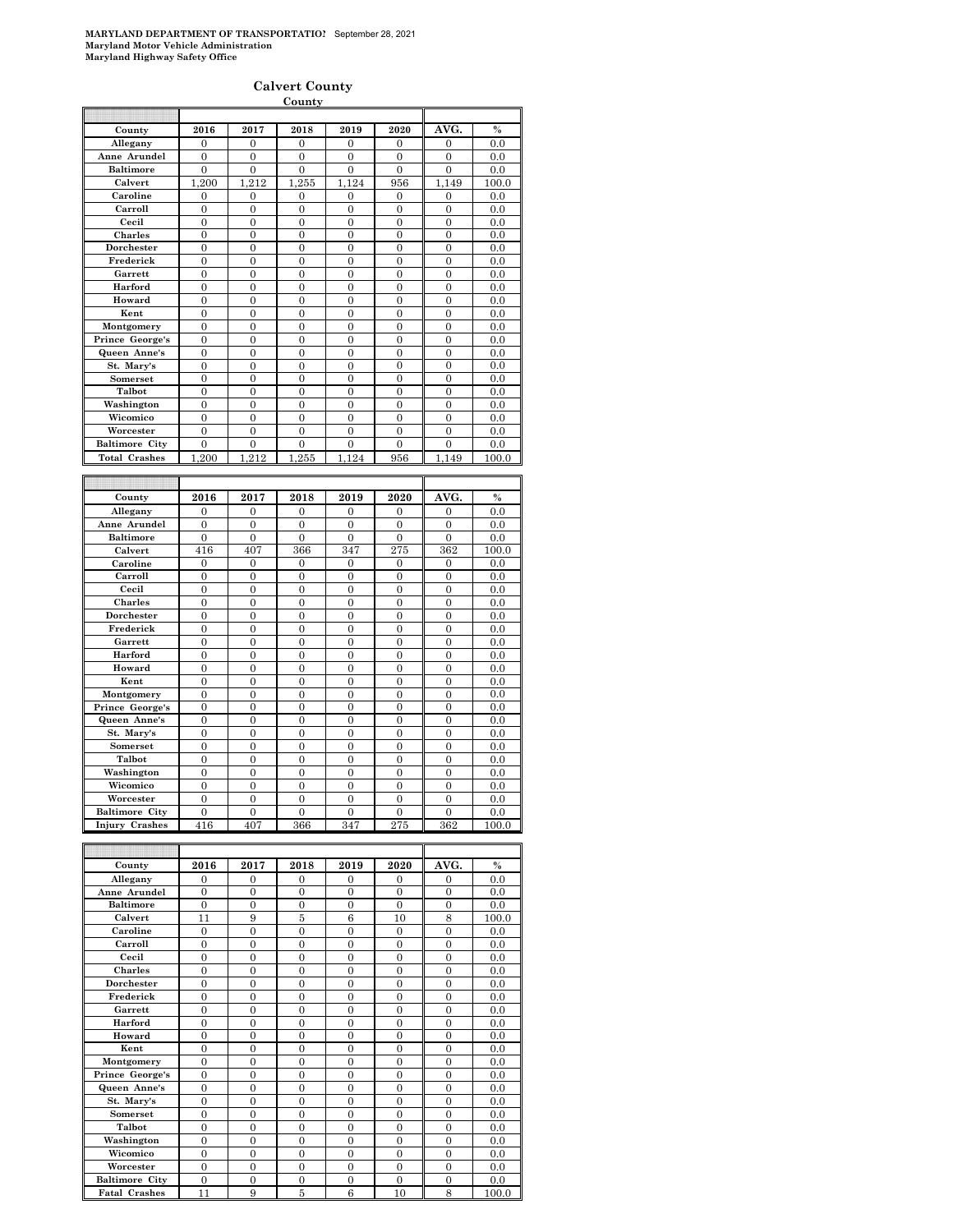| Month                 | 2016             | 2017             | 2018             | 2019             | 2020             | AVG.             | $\%$  |
|-----------------------|------------------|------------------|------------------|------------------|------------------|------------------|-------|
| January               | 99               | 86               | 118              | 108              | 71               | 96               | 8.4   |
| February              | 86               | 86               | 87               | 85               | 80               | 85               | 7.4   |
| March                 | 82               | 105              | 94               | 92               | 78               | 90               | 7.8   |
| April                 | 76               | 92               | 85               | 94               | 49               | 79               | 6.9   |
| May                   | 102              | 110              | 121              | 108              | 67               | 102              | 8.8   |
| June                  | 109              | 105              | 111              | 88               | 76               | 98               | 8.5   |
| July                  | 109              | 90               | 94               | 84               | 76               | 91               | 7.9   |
| August                | 94               | 101              | 92               | 80               | 97               | 93               | 8.1   |
| September             | 110              | 86               | 97               | 83               | 81               | 91               | 8.0   |
| October               | 96               | 117              | 120              | 102              | 95               | 106              | 9.2   |
| November              | 130              | 102              | 116              | 103              | 106              | 111              | 9.7   |
| December              | 107              | 132              | 120              | 97               | 80               | 107              | 9.3   |
| Unknown               | $\Omega$         | $\Omega$         | $\overline{0}$   | $\overline{0}$   | $\Omega$         | $\Omega$         | 0.0   |
| <b>Total Crashes</b>  | 1,200            | 1,212            | 1,255            | 1,124            | 956              | 1,149            | 100.0 |
|                       |                  |                  |                  |                  |                  |                  |       |
|                       |                  |                  |                  |                  |                  |                  |       |
| Month                 | 2016             | 2017             | 2018             | 2019             | 2020             | AVG.             | $\%$  |
| January               | 23               | 29               | 36               | 31               | 27               | 29               | 8.1   |
| February              | 27               | 24               | 28               | 18               | 17               | 23               | 6.3   |
| March                 | 29               | 41               | 21               | 27               | 29               | 29               | 8.1   |
| April                 | 27               | 41               | 27               | 38               | 14               | 29               | 8.1   |
| May                   | 30               | 37               | 49               | 29               | 21               | 33               | 9.2   |
| June                  | 38               | 34               | 29               | 27               | 24               | 30               | 8.4   |
| July                  | 42               | 31               | 22               | 37               | 17               | 30               | 8.2   |
| August                | 41               | 29               | 27               | 31               | 31               | 32               | 8.8   |
| September             | 37               | 31               | 24               | 28               | 32               | 30               | 8.4   |
| October               | 36               | 33               | 32               | 33               | 19               | 31               | 8.4   |
| November              | 46               | 37               | 31               | 25               | 23               | 32               | 8.9   |
| <b>December</b>       | 40               | 40               | 40               | 23               | 21               | 33               | 9.1   |
| Unknown               | $\overline{0}$   | $\overline{0}$   | $\overline{0}$   | $\mathbf{0}$     | $\overline{0}$   | $\overline{0}$   | 0.0   |
| <b>Injury Crashes</b> | 416              | 407              | 366              | 347              | 275              | 362              | 100.0 |
|                       |                  |                  |                  |                  |                  |                  |       |
|                       |                  |                  |                  |                  |                  |                  |       |
| Month                 | 2016             | 2017             | 2018             | 2019             | 2020             | AVG.             | $\%$  |
| January               | $\overline{0}$   | $\boldsymbol{0}$ | $\boldsymbol{0}$ | $\overline{0}$   | $\overline{0}$   | $\overline{0}$   | 0.0   |
| February              | $\boldsymbol{0}$ | $\overline{2}$   | $\boldsymbol{0}$ | $\overline{0}$   | $\overline{0}$   | $\overline{0}$   | 4.9   |
| March                 | $\mathbf{1}$     | $\boldsymbol{0}$ | $\mathbf{1}$     | $\boldsymbol{0}$ | $\boldsymbol{0}$ | $\overline{0}$   | 4.9   |
|                       |                  |                  |                  |                  |                  |                  |       |
| April                 | $\boldsymbol{0}$ | $\mathbf{1}$     | $\boldsymbol{0}$ | $\mathbf{1}$     | $\boldsymbol{0}$ | $\boldsymbol{0}$ | 4.9   |
| May                   | $\boldsymbol{0}$ | $\boldsymbol{0}$ | $\boldsymbol{0}$ | $\boldsymbol{0}$ | $\mathbf{1}$     | $\overline{0}$   | 2.4   |
| June                  | $\mathbf{1}$     | $\boldsymbol{0}$ | $\mathbf{1}$     | $\boldsymbol{0}$ | $\mathbf{1}$     | $\mathbf{1}$     | 7.3   |
| July                  | $\overline{4}$   | $\mathbf{1}$     | $\overline{0}$   | $\mathbf{1}$     | $\mathbf{1}$     | $\mathbf{1}$     | 17.1  |
| August                | $\overline{2}$   | $\mathbf{1}$     | $\overline{0}$   | $\overline{1}$   | 3                | $\mathbf{1}$     | 17.1  |
| September             | $\overline{0}$   | $\overline{2}$   | $\mathbf{1}$     | $\boldsymbol{0}$ | $\overline{1}$   | $\mathbf{1}$     | 9.8   |
| October               | $\mathbf{1}$     | $\mathbf{1}$     | $\overline{2}$   | $\boldsymbol{3}$ | $\boldsymbol{0}$ | $\mathbf{1}$     | 17.1  |
| November              | $\mathbf{1}$     | $\boldsymbol{0}$ | $\boldsymbol{0}$ | $\boldsymbol{0}$ | $\mathbf{1}$     | $\overline{0}$   | 4.9   |
| <b>December</b>       | $\mathbf{1}$     | $\mathbf{1}$     | $\boldsymbol{0}$ | $\boldsymbol{0}$ | $\overline{2}$   | $\mathbf{1}$     | 9.8   |
| Unknown               | $\boldsymbol{0}$ | $\boldsymbol{0}$ | $\boldsymbol{0}$ | $\boldsymbol{0}$ | $\boldsymbol{0}$ | $\boldsymbol{0}$ | 0.0   |
| <b>Fatal Crashes</b>  | 11               | 9                | $\overline{5}$   | $6\phantom{1}6$  | 10               | 8                | 100.0 |

# **Calvert County Month**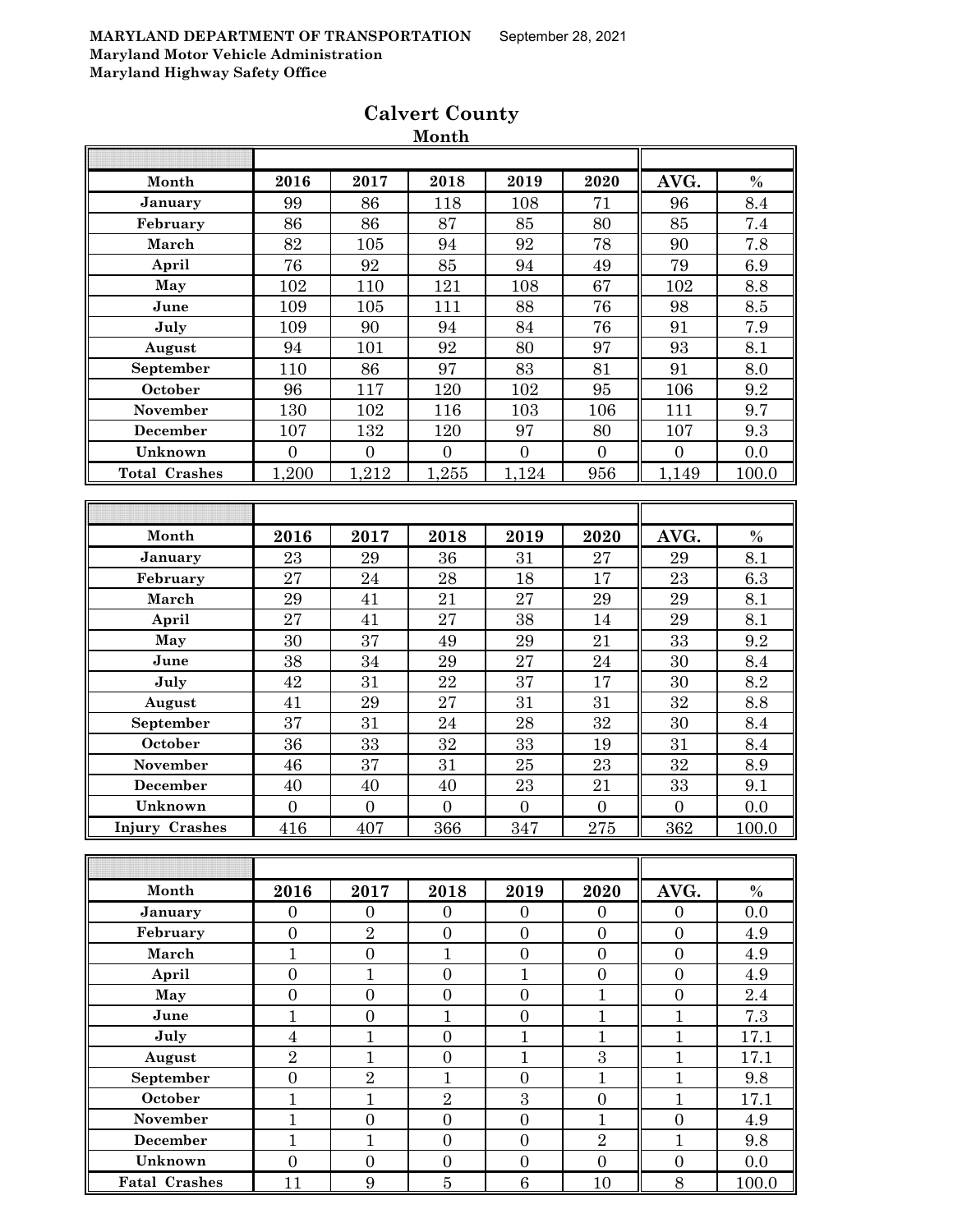September 28, 2021

# **Calvert County Day of Week**

| Day of Week          | 2016           | 2017             | 2018             | 2019             | 2020           | AVG.             | $\frac{0}{0}$ |
|----------------------|----------------|------------------|------------------|------------------|----------------|------------------|---------------|
| Monday               | 168            | 156              | 161              | 170              | 157            | 162              | 14.1          |
| Tuesday              | 174            | 188              | 186              | 176              | 129            | 171              | 14.8          |
| Wednesday            | 189            | 183              | 172              | 153              | 111            | 162              | 14.1          |
| Thursday             | 187            | 173              | 188              | 169              | 153            | 174              | 15.1          |
| Friday               | 203            | 200              | 206              | 176              | 169            | 191              | 16.6          |
| Saturday             | 132            | 193              | 189              | 136              | 119            | 154              | 13.4          |
| Sunday               | 147            | 119              | 153              | 144              | 118            | 136              | 11.8          |
| Unknown              | $\overline{0}$ | $\overline{0}$   | $\overline{0}$   | $\overline{0}$   | $\overline{0}$ | $\overline{0}$   | 0.0           |
| <b>Total Crashes</b> | 1,200          | 1,212            | 1,255            | 1,124            | 956            | 1,149            | 100.0         |
|                      |                |                  |                  |                  |                |                  |               |
|                      |                |                  |                  |                  |                |                  |               |
| Day of Week          | 2016           | 2017             | 2018             | 2019             | 2020           | AVG.             | $\%$          |
| Monday               | 60             | 48               | 32               | 49               | 41             | 46               | 12.7          |
| Tuesday              | 56             | 66               | 60               | 55               | 39             | 55               | 15.2          |
| Wednesday            | 63             | 60               | 55               | 45               | 37             | 52               | 14.4          |
| Thursday             | 67             | 61               | 62               | 49               | 36             | 55               | 15.2          |
| Friday               | 61             | 75               | 63               | 51               | 53             | 61               | 16.7          |
| Saturday             | 53             | 59               | 55               | 49               | 29             | 49               | 13.5          |
| Sunday               | 56             | 38               | 39               | 49               | 40             | 44               | 12.3          |
| Unknown              | $\overline{0}$ | $\overline{0}$   | $\overline{0}$   | $\overline{0}$   | $\overline{0}$ | $\overline{0}$   | 0.0           |
| Injury Crashes       | 416            | 407              | 366              | 347              | 275            | 362              | 100.0         |
|                      |                |                  |                  |                  |                |                  |               |
|                      |                |                  |                  |                  |                |                  |               |
| Day of Week          | 2016           | 2017             | 2018             | 2019             | 2020           | AVG.             | $\frac{0}{0}$ |
| Monday               | $\mathbf{1}$   | $\boldsymbol{0}$ | $\overline{2}$   | $\overline{0}$   | 1              | $\mathbf{1}$     | 9.8           |
| Tuesday              | $\overline{2}$ | $\mathbf{1}$     | $\mathbf{1}$     | $\overline{1}$   | $\overline{0}$ | $\mathbf{1}$     | 12.2          |
| Wednesday            | $\mathbf{1}$   | $\overline{2}$   | $\overline{0}$   | $\mathbf{1}$     | $\overline{2}$ | $\overline{1}$   | 14.6          |
| Thursday             | 3              | $\overline{0}$   | $\overline{0}$   | $\overline{0}$   | $\overline{3}$ | $\mathbf{1}$     | 14.6          |
| Friday               | $\sqrt{2}$     | $\boldsymbol{0}$ | $\mathbf{1}$     | $\boldsymbol{0}$ | $\mathbf{1}$   | $\mathbf{1}$     | 9.8           |
| Saturday             | $\mathbf{1}$   | 6                | $\boldsymbol{0}$ | $\mathbf{1}$     | $\overline{2}$ | $\overline{2}$   | 24.4          |
| Sunday               | $\mathbf{1}$   | $\boldsymbol{0}$ | $\mathbf{1}$     | $\boldsymbol{3}$ | $\mathbf{1}$   | $\mathbf{1}$     | 14.6          |
| Unknown              | $\overline{0}$ | $\boldsymbol{0}$ | $\boldsymbol{0}$ | $\overline{0}$   | $\overline{0}$ | $\boldsymbol{0}$ | 0.0           |
| <b>Fatal Crashes</b> | 11             | $9\phantom{.0}$  | $\overline{5}$   | 6                | 10             | $8\,$            | 100.0         |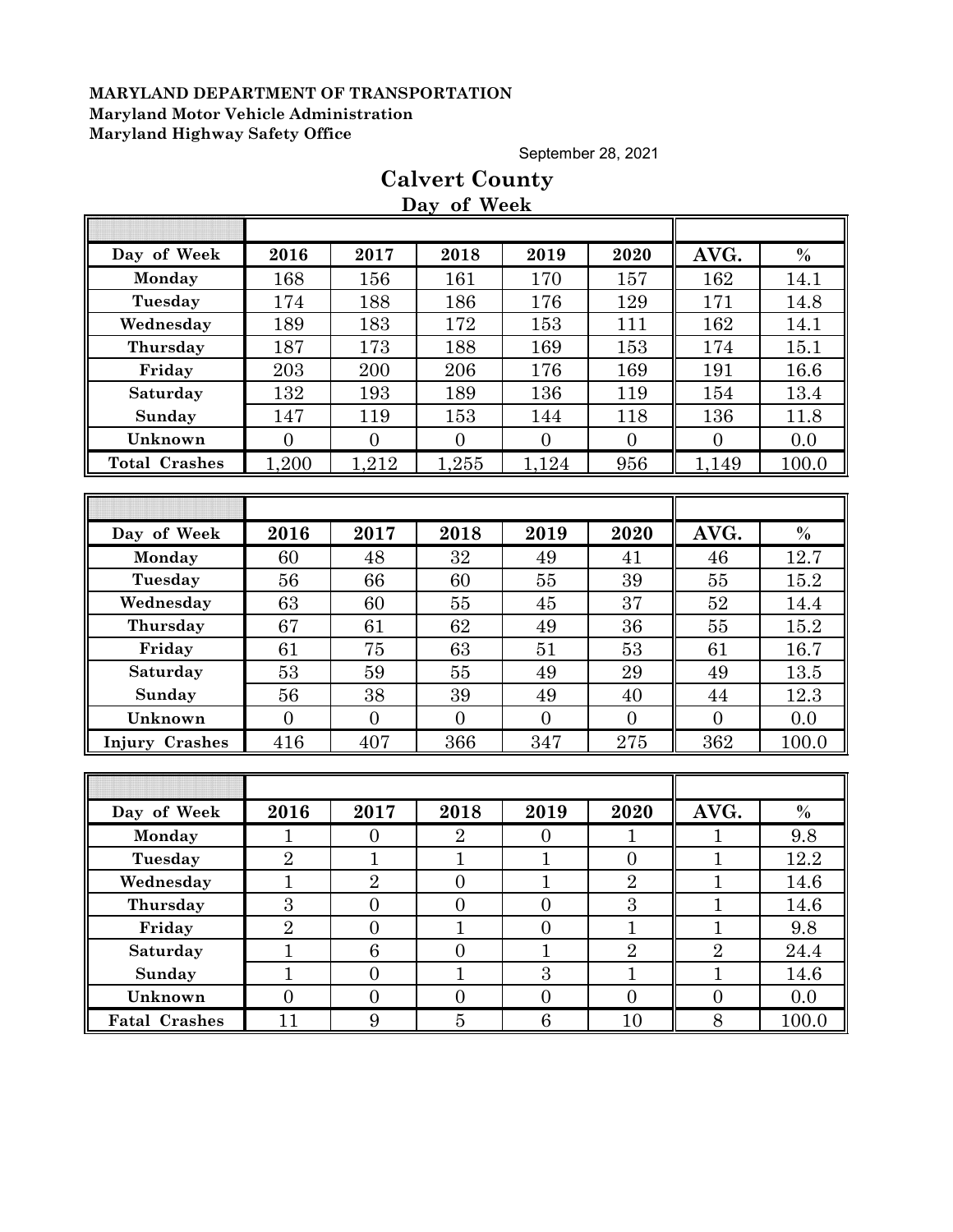#### **Calvert County Time of Day**

| Time of Day               | 2016                  | 2017                  | 2018                  | 2019                  | 2020                  | AVG.                  | $\frac{0}{0}$ |
|---------------------------|-----------------------|-----------------------|-----------------------|-----------------------|-----------------------|-----------------------|---------------|
| 12:00 Midnight            | 28                    | 25                    | 31                    | 24                    | 23                    | $\bf{26}$             | 2.3           |
| 1:00                      | 22                    | 27                    | 15                    | 19                    | 24                    | 21                    | 1.9           |
| 2:00                      | 24                    | 22                    | 22                    | 11                    | 15                    | 19                    | 1.6           |
| 3:00                      | 22                    | 16                    | 24                    | 20                    | 17                    | 20                    | 1.7           |
| 4:00                      | 18                    | 20                    | 29                    | 19                    | 14                    | 20                    | 1.7           |
| 5:00                      | 30                    | 34                    | 32                    | 30                    | 19                    | 29                    | 2.5           |
| 6:00                      | 45                    | 31                    | 41                    | 43                    | 32                    | 38                    | 3.3           |
|                           | 61                    | 59                    | 56                    | 55                    | 30                    | 52                    | 4.5           |
| 7:00                      | 52                    | 58                    | 61                    | 45                    | 45                    | 52                    | 4.5           |
| 8:00                      | 42                    | 44                    | 47                    | 43                    | 27                    | 41                    |               |
| 9:00                      | 61                    | 38                    | 54                    | 63                    | 41                    | 51                    | 3.5<br>4.5    |
| 10:00                     |                       |                       |                       |                       |                       |                       |               |
| 11:00<br>12:00 Noon       | 63<br>66              | 64<br>62              | 65<br>70              | 50<br>63              | 54<br>57              | 59<br>64              | 5.2<br>5.5    |
| 1:00                      | 48                    | 73                    | 81                    | 63                    | 61                    | 65                    | 5.7           |
|                           | 69                    | 79                    | 80                    | 73                    | 55                    | 71                    |               |
| 2:00<br>3:00              | 83                    | 87                    | 88                    | 81                    | 63                    | 80                    | 6.2<br>7.0    |
|                           | 108                   | 101                   | 89                    | 76                    | 60                    | 87                    |               |
| 4:00                      | 90                    | 103                   | 81                    | 91                    | 89                    | 91                    | 7.6<br>7.9    |
| 5:00                      | 73                    | 66                    | 75                    | 66                    | 54                    | 67                    |               |
| 6:00                      | 57                    | 41                    | 47                    | 44                    | 42                    | 46                    | 5.8<br>4.0    |
| 7:00                      |                       |                       |                       |                       |                       |                       |               |
| 8:00                      | 49<br>34              | 64                    | 48<br>49              | 47<br>43              | 39                    | 49<br>37              | 4.3<br>3.3    |
| 9:00                      | 31                    | 30<br>36              | 36                    |                       | 31<br>30              | 33                    | 2.9           |
| 10:00                     |                       |                       |                       | 34                    |                       | 29                    |               |
| 11:00                     | 24                    | 32                    | 34                    | 21                    | 34                    |                       | 2.5           |
| Unknown                   | $\mathbf{0}$          | $\mathbf{0}$          | $\mathbf{0}$          | $\boldsymbol{0}$      | $\mathbf{0}$          | $\mathbf{0}$          | 0.0           |
| <b>Total Crashes</b>      | 1,200                 | 1,212                 | 1,255                 | 1,124                 | 956                   | 1,149                 | 100.0         |
|                           |                       |                       |                       |                       |                       |                       |               |
|                           |                       |                       |                       |                       |                       |                       |               |
|                           |                       |                       |                       |                       |                       |                       |               |
| Time of Day               | 2016                  | 2017                  | 2018                  | 2019                  | 2020                  | AVG.                  | $\%$          |
| 12:00 Midnight            | 10                    | $\,6$                 | 7                     | 8                     | 7                     | 8                     | 2.1           |
| 1:00                      | 6                     | 10                    | 3                     | 5                     | 5                     | 6                     | 1.6           |
| 2:00                      | 6                     | $\overline{2}$        | $\mathbf{1}$          | $\overline{4}$        | $\overline{4}$        | 3                     | 0.9           |
| 3:00                      | 6                     | $\mathbf{0}$          | 5                     | 3                     | 3                     | 3                     | 0.9           |
| 4:00                      | $\overline{4}$        | 3                     | $\overline{7}$        | $\overline{7}$        | 3                     | 5                     | 1.3           |
| 5:00                      | 9                     | 9                     | 3                     | $\bf 5$               | $\bf 5$               | $\,6$                 | 1.7           |
| 6:00                      | 18                    | 8                     | $\boldsymbol{9}$      | $16\,$                | $\boldsymbol{9}$      | 12                    | 3.3           |
| 7:00                      | 14                    | 17                    | 17                    | 18                    | 8                     | 15                    | 4.1           |
| 8:00                      | 20                    | $^{22}$               | 29                    | $\scriptstyle{7}$     | 10                    | 18                    | 4.9           |
| 9:00                      | 11                    | 14                    | 14                    | 16                    | 12                    | 13                    | 3.7           |
| 10:00                     | 30                    | 14                    | 15                    | 20                    | 9                     | 18                    | 4.9           |
| 11:00                     | 22                    | 28                    | 23                    | 19                    | 12                    | 21                    | 5.7           |
| 12:00 Noon                | 21                    | 20                    | 15                    | 19                    | $^{22}$               | 19                    | 5.4           |
| 1:00                      | 20                    | 27                    | 21                    | 24                    | 25                    | 23                    | 6.5           |
| 2:00                      | 27                    | 34                    | 23                    | 23                    | $^{22}$               | 26                    | 7.1           |
| 3:00                      | 41                    | 28                    | 24                    | $\bf{21}$             | 17                    | 26                    | 7.2           |
| 4:00                      | 44                    | 43                    | 26                    | 23                    | 16                    | 30                    | 8.4           |
| 5:00                      | 32                    | 36                    | 33                    | 31                    | 31                    | 33                    | 9.0           |
| 6:00                      | 25                    | $^{22}$               | 33                    | 25                    | 13                    | 24                    | 6.5           |
| 7:00                      | 15                    | 11                    | 12                    | 15                    | 6                     | 12                    | 3.3           |
| 8:00                      | 13                    | 21                    | 13                    | 13                    | 11                    | 14                    | 3.9           |
| 9:00                      | 12                    | 11                    | 15                    | $12\,$                | $\boldsymbol{9}$      | 12                    | 3.3           |
| 10:00                     | 5                     | 12                    | 10                    | $\,6$                 | 8                     | 8                     | 2.3           |
| 11:00                     | 5                     | 9                     | 8                     | $\scriptstyle{7}$     | 8                     | $\overline{7}$        | 2.0           |
| Unknown<br>Injury Crashes | $\overline{0}$<br>416 | $\overline{0}$<br>407 | $\overline{0}$<br>366 | $\overline{0}$<br>347 | $\overline{0}$<br>275 | $\overline{0}$<br>362 | 0.0<br>100.0  |

| Time of Day          | 2016           | 2017           | 2018         | 2019         | 2020           | AVG.           | $\%$  |
|----------------------|----------------|----------------|--------------|--------------|----------------|----------------|-------|
| 12:00 Midnight       | $\Omega$       | $\Omega$       | $\Omega$     | $\Omega$     | 1              | $\Omega$       | 2.4   |
| 1:00                 | $\mathbf{1}$   | $\overline{0}$ | $\Omega$     | $\Omega$     | $\mathbf{0}$   | $\mathbf{0}$   | 2.4   |
| 2:00                 | $\mathbf{0}$   | $\overline{0}$ | $\mathbf{0}$ | $\mathbf{0}$ | $\mathbf{0}$   | $\mathbf{0}$   | 0.0   |
| 3:00                 | $\mathbf{0}$   | $\overline{2}$ | $\mathbf{0}$ | $\mathbf{1}$ | $\mathbf{0}$   | $\mathbf{1}$   | 7.3   |
| 4:00                 | $\mathbf{0}$   | $\overline{0}$ | $\mathbf{0}$ | $\mathbf{0}$ | $\mathbf{0}$   | $\mathbf{0}$   | 0.0   |
| 5:00                 | $\mathbf{1}$   | $\mathbf{1}$   | $\mathbf{0}$ | $\Omega$     | $\mathbf{1}$   | $\mathbf{1}$   | 7.3   |
| 6:00                 | $\Omega$       | $\Omega$       | 1            | $\Omega$     | $\Omega$       | $\Omega$       | 2.4   |
| 7:00                 | $\mathbf{1}$   | $\overline{0}$ | $\mathbf{0}$ | $\mathbf{0}$ | $\mathbf{0}$   | $\mathbf{0}$   | 2.4   |
| 8:00                 | $\overline{0}$ | $\overline{0}$ | $\mathbf{0}$ | $\mathbf{0}$ | $\mathbf{0}$   | $\mathbf{0}$   | 0.0   |
| 9:00                 | $\Omega$       | $\Omega$       | $\Omega$     | $\mathbf{1}$ | $\Omega$       | $\mathbf{0}$   | 2.4   |
| 10:00                | $\mathbf{1}$   | $\overline{0}$ | $\mathbf{0}$ | $\mathbf{0}$ | $\mathbf{0}$   | $\mathbf{0}$   | 2.4   |
| 11:00                | $\Omega$       | $\mathbf{1}$   | $\mathbf{1}$ | $\mathbf{1}$ | $\mathbf{0}$   | $\mathbf{1}$   | 7.3   |
| 12:00 Noon           | $\mathbf{0}$   | $\mathbf{0}$   | $\mathbf{0}$ | $\mathbf{1}$ | $\mathbf{0}$   | $\mathbf{0}$   | 2.4   |
| 1:00                 | $\mathbf{0}$   | $\overline{0}$ | $\mathbf{1}$ | $\mathbf{0}$ | $\mathbf{1}$   | $\mathbf{0}$   | 4.9   |
| 2:00                 | $\mathbf{1}$   | $\overline{0}$ | $\mathbf{1}$ | $\Omega$     | $\overline{0}$ | $\overline{0}$ | 4.9   |
| 3:00                 | $\mathbf{1}$   | $\Omega$       | $\Omega$     | $\Omega$     | $\mathbf{1}$   | $\overline{0}$ | 4.9   |
| 4:00                 | 3              | $\overline{0}$ | $\mathbf{0}$ | $\mathbf{1}$ | $\mathbf{1}$   | $\mathbf{1}$   | 12.2  |
| 5:00                 | $\mathbf{0}$   | $\overline{0}$ | $\mathbf{0}$ | $\mathbf{0}$ | 3              | $\mathbf{1}$   | 7.3   |
| 6:00                 | $\mathbf{1}$   | $\mathbf{1}$   | $\mathbf{0}$ | $\Omega$     | $\Omega$       | $\mathbf{0}$   | 4.9   |
| 7:00                 | $\mathbf{0}$   | $\mathbf{1}$   | $\mathbf{0}$ | $\mathbf{0}$ | $\mathbf{0}$   | $\mathbf{0}$   | 2.4   |
| 8:00                 | $\mathbf{1}$   | $\overline{0}$ | $\mathbf{0}$ | $\Omega$     | $\overline{2}$ | $\mathbf{1}$   | 7.3   |
| 9:00                 | $\mathbf{0}$   | $\overline{2}$ | $\mathbf{0}$ | $\mathbf{1}$ | $\mathbf{0}$   | $\mathbf{1}$   | 7.3   |
| 10:00                | $\mathbf{0}$   | $\mathbf{1}$   | $\mathbf{1}$ | $\mathbf{0}$ | $\mathbf{0}$   | $\mathbf{0}$   | 4.9   |
| 11:00                | $\mathbf{0}$   | $\overline{0}$ | $\mathbf{0}$ | $\mathbf{0}$ | $\mathbf{0}$   | $\mathbf{0}$   | 0.0   |
| Unknown              | $\Omega$       | $\mathbf{0}$   | $\mathbf{0}$ | $\mathbf{0}$ | $\Omega$       | $\mathbf{0}$   | 0.0   |
| <b>Fatal Crashes</b> | 11             | 9              | 5            | 6            | 10             | 8              | 100.0 |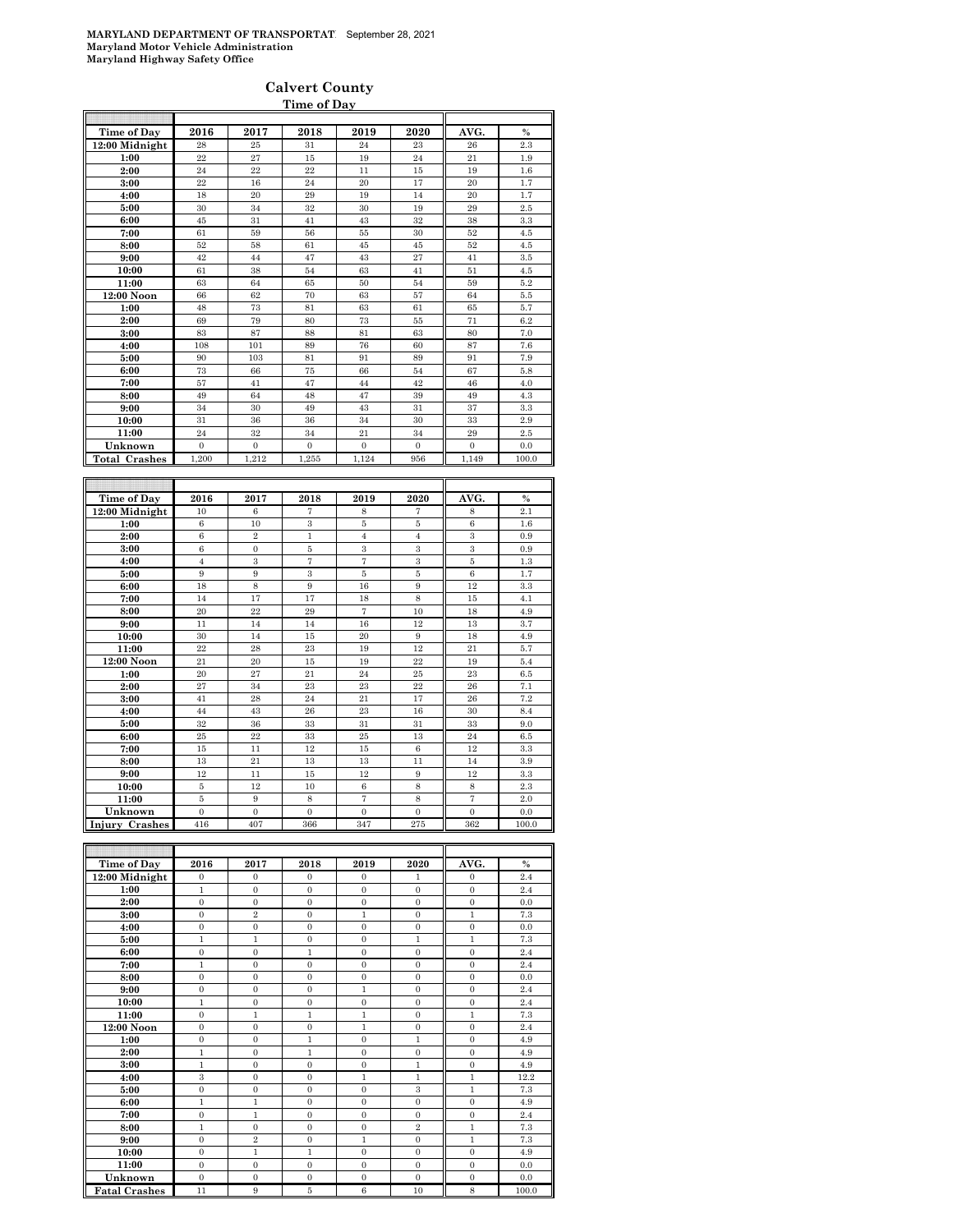### **Calvert County Driver Age**

| Driver Age           | 2016  | 2017  | 2018           | 2019  | 2020  | AVG.  | $\%$  |
|----------------------|-------|-------|----------------|-------|-------|-------|-------|
| 15 and Under         | 3     | 3     | $\overline{2}$ | 4     | 3     | 3     | 0.2   |
| 16                   | 19    | 29    | 19             | 18    | 10    | 19    | 1.0   |
| 17                   | 57    | 57    | 76             | 57    | 42    | 58    | 3.0   |
| 18                   | 79    | 66    | 73             | 66    | 46    | 66    | 3.4   |
| 19                   | 62    | 56    | 57             | 53    | 52    | 56    | 2.9   |
| 20                   | 57    | 42    | 61             | 33    | 40    | 47    | 2.4   |
| $21 - 24$            | 205   | 210   | 172            | 163   | 138   | 178   | 9.2   |
| $25 - 29$            | 227   | 244   | 259            | 203   | 167   | 220   | 11.4  |
| $30 -$<br>34         | 200   | 179   | 195            | 175   | 151   | 180   | 9.3   |
| 39<br>35 -           | 139   | 157   | 161            | 149   | 136   | 148   | 7.7   |
| $40 - 44$            | 138   | 130   | 130            | 114   | 109   | 124   | 6.4   |
| $45 - 49$            | 176   | 146   | 155            | 155   | 105   | 147   | 7.6   |
| $50 - 54$            | 142   | 152   | 169            | 152   | 111   | 145   | 7.5   |
| $55 - 59$            | 138   | 158   | 126            | 147   | 116   | 137   | 7.1   |
| $60 - 64$            | 105   | 107   | 92             | 95    | 87    | 97    | 5.0   |
| $65 - 69$            | 70    | 72    | 78             | 74    | 58    | 70    | 3.6   |
| $70 - 79$            | 69    | 94    | 95             | 86    | 68    | 82    | 4.3   |
| $80 +$               | 30    | 24    | 36             | 48    | 25    | 33    | 1.7   |
| Unknown              | 151   | 123   | 148            | 115   | 70    | 121   | 6.3   |
| <b>Total Drivers</b> | 2,067 | 2,049 | 2,104          | 1,907 | 1,534 | 1,932 | 100.0 |
|                      |       |       |                |       |       | ۳     |       |

| Driver Age             | 2016 | 2017           | 2018                    | 2019           | 2020           | AVG.           | $\%$  |
|------------------------|------|----------------|-------------------------|----------------|----------------|----------------|-------|
| 15 and Under           | 1    | $\overline{2}$ | $\Omega$                | $\overline{2}$ | 1              | 1              | 0.3   |
| 16                     | 3    | 8              | $\overline{\mathbf{3}}$ | 3              | 3              | $\overline{4}$ | 1.1   |
| 17                     | 10   | 8              | 19                      | 8              | 8              | 11             | 2.8   |
| 18                     | 15   | 18             | 16                      | 15             | $\overline{4}$ | 14             | 3.6   |
| 19                     | 15   | 11             | 8                       | 10             | $\overline{7}$ | 10             | 2.7   |
| 20                     | 14   | 8              | 17                      | 7              | $\overline{4}$ | 10             | 2.6   |
| $21 - 24$              | 35   | 46             | 37                      | 32             | 31             | 36             | 9.5   |
| $25 -$<br>29           | 46   | 39             | 35                      | 45             | 27             | 38             | 10.1  |
| 34<br>$30 -$           | 38   | 31             | 34                      | 35             | 32             | 34             | 8.9   |
| $35 -$<br>39           | 35   | 32             | 29                      | 24             | 23             | 29             | 7.5   |
| $40 - 44$              | 35   | 27             | 16                      | 18             | 21             | 23             | 6.2   |
| $45 - 49$              | 39   | 33             | 39                      | 32             | 19             | 32             | 8.5   |
| 54<br>$50 -$           | 43   | 40             | 36                      | 38             | 23             | 36             | 9.5   |
| 59<br>55 -             | 37   | 39             | 28                      | 36             | 29             | 34             | 8.9   |
| 64<br>$60 -$           | 31   | 31             | 19                      | 26             | 14             | 24             | 6.4   |
| 69<br>65 -             | 16   | 17             | 14                      | 16             | 11             | 15             | 3.9   |
| $70 - 79$              | 24   | 28             | 16                      | 17             | 17             | 20             | 5.4   |
| $80 +$                 | 5    | $\overline{7}$ | 10                      | 12             | $\overline{2}$ | $\overline{7}$ | 1.9   |
| Unknown                | 3    | $\mathbf{1}$   | $\overline{0}$          | 1              | $\theta$       | $\mathbf{1}$   | 0.3   |
| <b>Injured Drivers</b> | 445  | 426            | 376                     | 377            | 276            | 380            | 100.0 |

| Driver Age               | 2016           | 2017           | 2018           | 2019           | 2020           | AVG.           | $\%$  |
|--------------------------|----------------|----------------|----------------|----------------|----------------|----------------|-------|
| 15 and Under             | $\Omega$       | $\Omega$       | $\Omega$       | 1              | $\Omega$       | $\mathbf{0}$   | 3.4   |
| 16                       | $\overline{0}$ | $\overline{0}$ | $\Omega$       | $\theta$       | $\overline{0}$ | $\mathbf{0}$   | 0.0   |
| 17                       | 1              | $\overline{0}$ | $\overline{0}$ | $\Omega$       | $\overline{0}$ | $\mathbf{0}$   | 3.4   |
| 18                       | $\overline{0}$ | $\mathbf{1}$   | $\Omega$       | $\mathbf{1}$   | $\overline{0}$ | $\mathbf{0}$   | 6.9   |
| 19                       | $\overline{0}$ | $\overline{0}$ | $\Omega$       | $\theta$       | $\overline{0}$ | $\mathbf{0}$   | 0.0   |
| 20                       | 1              | $\overline{0}$ | $\Omega$       | $\theta$       | $\overline{0}$ | $\overline{0}$ | 3.4   |
| $21 - 24$                | $\overline{0}$ | $\overline{2}$ | $\Omega$       | $\Omega$       | $\mathbf{1}$   | 1              | 10.3  |
| $25 - 29$                | $\mathbf{1}$   | $\overline{1}$ | $\Omega$       | 1              | $\overline{0}$ | 1              | 10.3  |
| $30 - 34$                | $\overline{0}$ | $\overline{0}$ | 1              | 1              | $\overline{2}$ | 1              | 13.8  |
| $35 - 39$                | $\overline{0}$ | $\overline{0}$ | $\overline{0}$ | $\theta$       | $\overline{0}$ | $\mathbf{0}$   | 0.0   |
| $40 - 44$                | $\mathbf{1}$   | $\overline{1}$ | $\Omega$       | $\Omega$       | $\overline{0}$ | $\overline{0}$ | 6.9   |
| $45 - 49$                | $\mathbf{1}$   | $\overline{0}$ | $\overline{0}$ | $\overline{0}$ | $\mathbf{1}$   | $\mathbf{0}$   | 6.9   |
| $50 - 54$                | $\mathbf{1}$   | $\overline{0}$ | $\Omega$       | $\Omega$       | $\mathbf{1}$   | $\mathbf{0}$   | 6.9   |
| $55 - 59$                | $\overline{0}$ | $\overline{0}$ | 1              | $\Omega$       | $\overline{0}$ | $\overline{0}$ | 3.4   |
| $60 - 64$                | 1              | $\overline{0}$ | $\Omega$       | $\Omega$       | $\mathbf{1}$   | $\overline{0}$ | 6.9   |
| $65 - 69$                | $\overline{0}$ | $\overline{2}$ | 1              | $\Omega$       | $\overline{0}$ | $\overline{1}$ | 10.3  |
| $70 - 79$                | $\overline{0}$ | $\overline{0}$ | $\mathbf{1}$   | $\Omega$       | 1              | $\overline{0}$ | 6.9   |
| $80 +$                   | $\overline{0}$ | $\overline{0}$ | $\Omega$       | $\Omega$       | $\overline{0}$ | $\mathbf{0}$   | 0.0   |
| Unknown                  | $\overline{0}$ | $\overline{0}$ | $\overline{0}$ | $\overline{0}$ | $\overline{0}$ | $\overline{0}$ | 0.0   |
| <b>Driver Fatalities</b> | $\overline{7}$ | 7              | 4              | $\overline{4}$ | 7              | 6              | 100.0 |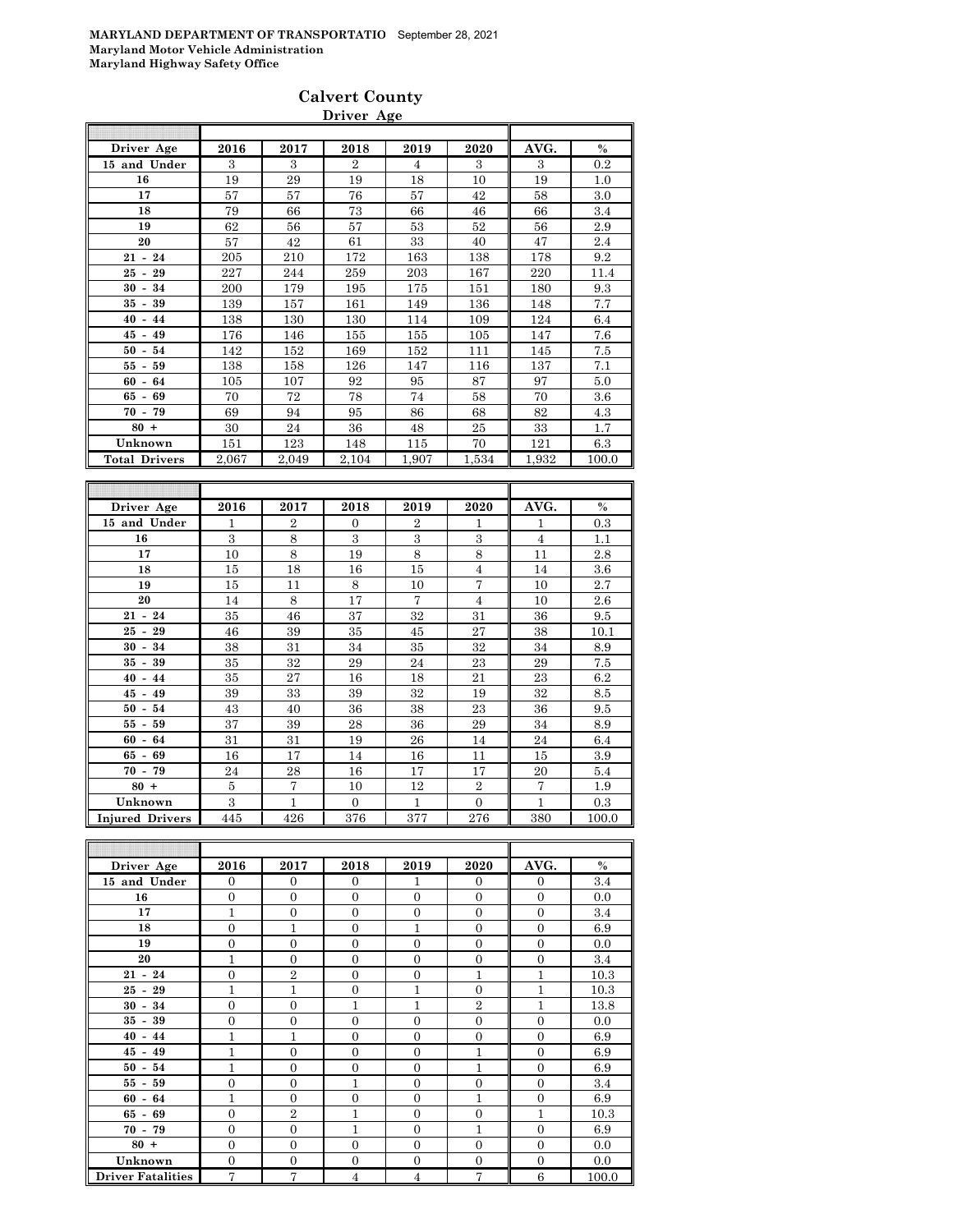Ī

F

| Driver Gender          | 2016  | 2017           | 2018     | 2019  | 2020     | AVG.  | $\%$          |
|------------------------|-------|----------------|----------|-------|----------|-------|---------------|
| Male                   | 1,161 | 1,154          | 1,141    | 1,038 | 895      | 1,078 | 55.8          |
| Female                 | 753   | 765            | 807      | 749   | 569      | 729   | 37.7          |
| Unknown                | 153   | 130            | 156      | 120   | 70       | 126   | 6.5           |
| <b>Total Drivers</b>   | 2,067 | 2,049          | 2,104    | 1,907 | 1,534    | 1,932 | 100.0         |
|                        |       |                |          |       |          |       |               |
|                        |       |                |          |       |          |       |               |
| Driver Gender          | 2016  | 2017           | 2018     | 2019  | 2020     | AVG.  | $\%$          |
| Male                   | 223   | 217            | 192      | 198   | 150      | 196   | 51.6          |
| Female                 | 219   | 207            | 184      | 178   | 126      | 183   | 48.1          |
| Unknown                | 3     | $\overline{2}$ | $\Omega$ |       | $\Omega$ |       | 0.3           |
| <b>Driver Injuries</b> | 445   | 426            | 376      | 377   | 276      | 380   | 100.0         |
|                        |       |                |          |       |          |       |               |
|                        |       |                |          |       |          |       |               |
| Driver Gender          | 2016  | 2017           | 2018     | 2019  | 2020     | AVG.  | $\frac{0}{0}$ |

**Male** | 5 | 3 | 3 | 1 | 6 | 4 | 62.1 **Female** 2 4 1 3 1 2 37.9 **Unknown** 0 0 0 0 0 0 0.0 **Driver Fatalities** 7 7 7 4 4 7 6 100.0

# **Calvert County Driver Gender**

T

╗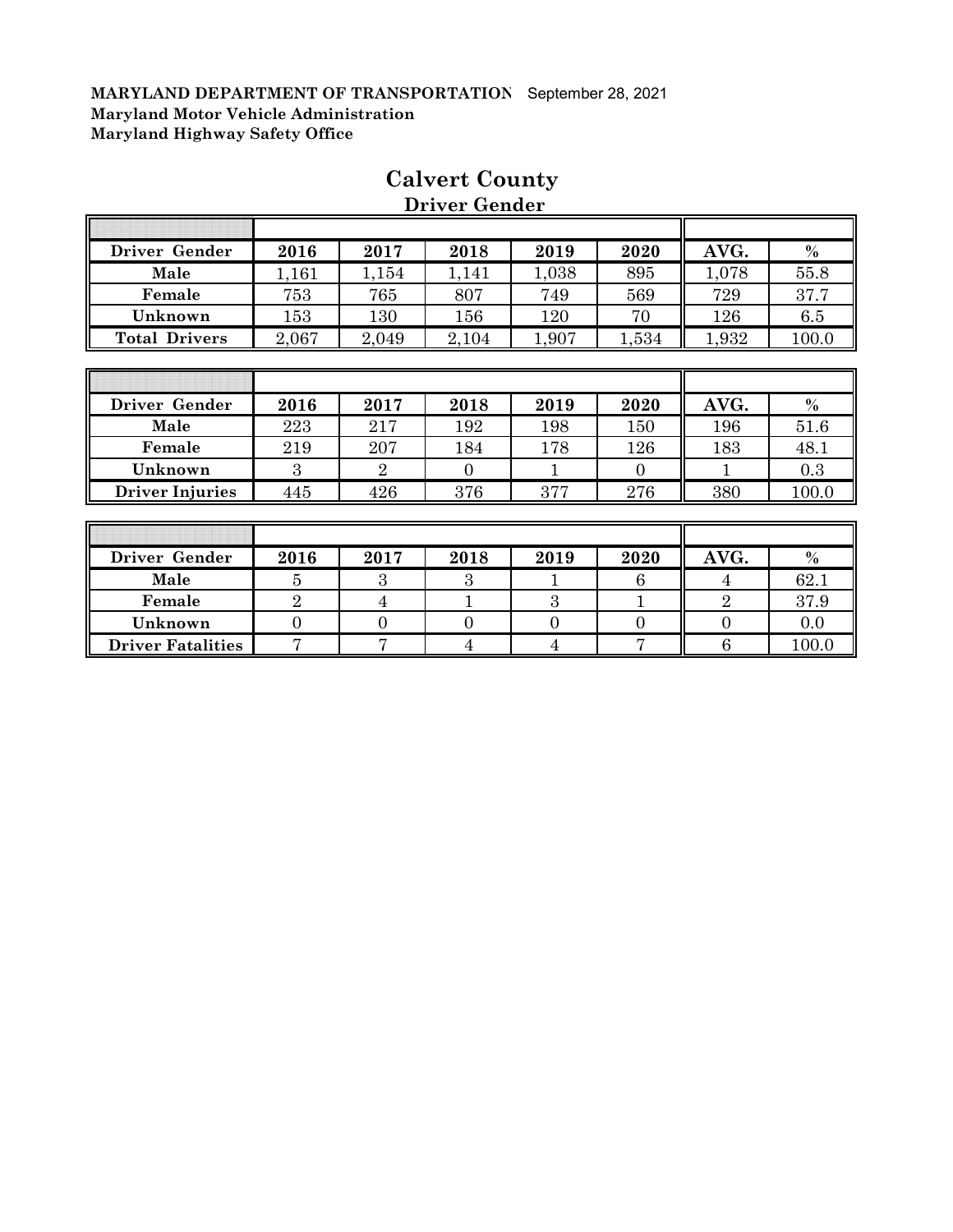### **Calvert County Driver Safety Equipment Use**

| <b>Safety Equipment</b>           | 2016                             | 2017                             | 2018                             | 2019                             | 2020                             | AVG.                             | $\frac{0}{0}$ |
|-----------------------------------|----------------------------------|----------------------------------|----------------------------------|----------------------------------|----------------------------------|----------------------------------|---------------|
| Not Applicable                    | 38                               | 83                               | 121                              | 49                               | 51                               | 68                               | 3.5           |
| None                              | 42                               | 37                               | 38                               | 40                               | 46                               | 41                               | 2.1           |
| Lap belt only                     | 6                                | 5                                | $\overline{2}$                   | $\overline{2}$                   | 1                                | 3                                | 0.2           |
| Shoulder belt only                | 11                               | 11                               | $\overline{2}$                   | $\overline{2}$                   | $\overline{2}$                   | 6                                | 0.3           |
| Shoulder/Lap belt(s)              | 1,686                            | 1,695                            | 1,717                            | 1,628                            | 1,260                            | 1,597                            | 82.7          |
| Child/Youth restraint             | 0                                | 0                                | $\mathbf{0}$                     | $\mathbf{0}$                     | 0                                | 0                                | 0.0           |
| Child restraint forward           | $\overline{0}$                   | $\overline{0}$                   | $\overline{0}$                   | $\overline{0}$                   | $\overline{0}$                   | $\overline{0}$                   | 0.0           |
| Child restraint rear              | $\overline{0}$                   | $\overline{0}$                   | $\overline{0}$                   | $\overline{0}$                   | $\overline{0}$                   | $\overline{0}$                   | 0.0           |
| <b>Booster seat</b>               | $\overline{0}$                   | $\overline{0}$                   | $\overline{0}$                   | $\overline{0}$                   | $\overline{0}$                   | $\overline{0}$                   | 0.0           |
| Child restraint unknow            | 1                                | 0                                | $\mathbf{0}$                     | $\boldsymbol{0}$                 | $\boldsymbol{0}$                 | $\boldsymbol{0}$                 | 0.0           |
| Mc/Bike helmet                    | 8                                | 18                               | 9                                | 13                               | 10                               | 12                               | 0.6           |
| Mc/bike shield only               | $\mathbf{0}$                     | $\overline{0}$                   | $\overline{0}$                   | $\overline{0}$                   | 1                                | $\mathbf{0}$                     | 0.0           |
| Mc/bike helmet & shield           | 20                               | $\boldsymbol{3}$                 | 5                                | 6                                | 6                                | 8                                | 0.4           |
| Protective pads                   | $\overline{0}$                   | $\overline{0}$                   | $\overline{0}$                   | $\overline{0}$                   | $\overline{0}$                   | $\overline{0}$                   | 0.0           |
| Reflective clothing               | 0                                | 0                                | $\overline{0}$                   | $\mathbf{1}$                     | $\overline{0}$                   | $\overline{0}$                   | 0.0           |
| Lighting                          | $\overline{0}$<br>$\overline{0}$ | $\overline{0}$<br>$\overline{0}$ | $\overline{0}$<br>$\overline{0}$ | $\overline{0}$<br>$\overline{0}$ | $\overline{0}$<br>$\overline{0}$ | $\overline{0}$<br>$\overline{0}$ | 0.0<br>0.0    |
| Air bag only<br>Air bag and belts | $\overline{0}$                   | $\overline{0}$                   | $\overline{0}$                   | $\overline{0}$                   | $\overline{0}$                   | $\overline{0}$                   | 0.0           |
| Other                             | $\overline{0}$                   | $\overline{0}$                   | $\overline{0}$                   | $\overline{0}$                   | 1                                | 0                                | 0.0           |
| Unknown                           | 255                              | 197                              | 210                              | 166                              | 156                              | 197                              | 10.2          |
| <b>Total Drivers</b>              | 2,067                            | 2,049                            | 2.104                            | 1,907                            | 1,534                            | 1,932                            | 100.0         |
|                                   |                                  |                                  |                                  |                                  |                                  |                                  |               |
|                                   |                                  |                                  |                                  |                                  |                                  |                                  |               |
| <b>Safety Equipment</b>           | 2016                             | 2017                             | 2018                             | 2019                             | 2020                             | AVG.                             | $\%$          |
| Not Applicable                    | 10                               | 20                               | 11                               | 5                                | 4                                | 10                               | 2.6           |
| None                              | 24                               | 19                               | 17                               | 16                               | 18                               | 19                               | 4.9           |
| Lap belt only                     | $\mathbf{0}$                     | 1                                | 0                                | 0                                | 1                                | 0                                | 0.1           |
| Shoulder belt only                | $\overline{2}$                   | $\overline{4}$                   | $\overline{0}$                   | $\overline{0}$                   | 1                                | 1                                | 0.4           |
| Shoulder/Lap belt(s)              | 366                              | 346                              | 330                              | 333                              | 215                              | 318                              | 83.7          |
| Child/Youth restraint             | $\mathbf{0}$                     | $\overline{0}$                   | $\overline{0}$                   | $\overline{0}$                   | $\overline{0}$                   | $\overline{0}$                   | 0.0           |
| Child restraint forward           | 0                                | 0                                | $\mathbf{0}$                     | $\boldsymbol{0}$                 | $\boldsymbol{0}$                 | $\boldsymbol{0}$                 | 0.0           |
| Child restraint rear              | 0                                | 0                                | $\boldsymbol{0}$                 | $\overline{0}$                   | $\overline{0}$                   | $\overline{0}$                   | 0.0           |
| <b>Booster</b> seat               | $\overline{0}$                   | $\overline{0}$                   | $\overline{0}$                   | $\overline{0}$                   | $\overline{0}$                   | $\overline{0}$                   | 0.0           |
| Child restraint unknow            | 0                                | $\boldsymbol{0}$                 | $\boldsymbol{0}$                 | $\boldsymbol{0}$                 | $\boldsymbol{0}$                 | $\boldsymbol{0}$                 | 0.0           |
| Mc/Bike helmet                    | 7                                | 14                               | 6                                | 9                                | 9                                | 9                                | 2.4           |
| Mc/bike shield only               | 0                                | $\boldsymbol{0}$                 | $\mathbf{0}$                     | $\mathbf{0}$                     | $\boldsymbol{0}$                 | $\boldsymbol{0}$                 | 0.0           |
| Mc/bike helmet & shield           | 17                               | 3                                | $\overline{4}$                   | 5                                | 6                                | 7                                | 1.8           |
| Protective pads                   | $\mathbf{0}$                     | $\overline{0}$                   | $\overline{0}$                   | $\overline{0}$                   | $\overline{0}$                   | $\overline{0}$                   | 0.0           |
| Reflective clothing               | $\overline{0}$                   | $\overline{0}$                   | $\overline{0}$                   | $\overline{0}$                   | $\overline{0}$                   | $\overline{0}$                   | 0.0           |
| Lighting                          | $\boldsymbol{0}$                 | $\mathbf{0}$                     | $\boldsymbol{0}$                 | $\boldsymbol{0}$                 | $\boldsymbol{0}$                 | $\boldsymbol{0}$                 | 0.0           |
| Air bag only                      | 0                                | 0                                | 0                                | 0                                | $\overline{0}$                   | 0                                | 0.0           |
| Air bag and belts                 | $\overline{0}$                   | $\overline{0}$                   | $\overline{0}$                   | $\overline{0}$                   | $\overline{0}$                   | $\overline{0}$                   | 0.0           |
| Other                             | $\boldsymbol{0}$                 | $\mathbf{0}$                     | $\boldsymbol{0}$                 | $\mathbf{0}$                     | 1                                | $\mathbf{0}$                     | 0.1           |
| Unknown                           | 19                               | 19                               | 8                                | 9                                | 21                               | 15                               | 4.0           |
| <b>Driver Injuries</b>            | 445                              | 426                              | 376                              | 377                              | 276                              | 380                              | 100.0         |
|                                   |                                  |                                  |                                  |                                  |                                  |                                  |               |
| <b>Safety Equipment</b>           | 2016                             | 2017                             | 2018                             | 2019                             | 2020                             | AVG.                             | $\%$          |
| Not Applicable                    | 0                                | 0                                | 0                                | 0                                | 0                                | 0                                | 0.0           |
| None                              | 1                                | 1                                | 2                                | 3                                | $\boldsymbol{2}$                 | $\boldsymbol{2}$                 | 31.0          |
| Lap belt only                     | $\overline{0}$                   | $\mathbf{1}$                     | $\boldsymbol{0}$                 | $\overline{0}$                   | $\overline{0}$                   | $\boldsymbol{0}$                 | 3.4           |
| Shoulder belt only                | 0                                | 0                                | $\boldsymbol{0}$                 | $\boldsymbol{0}$                 | $\boldsymbol{0}$                 | $\boldsymbol{0}$                 | 0.0           |
| Shoulder/Lap belt(s)              | 3                                | 4                                | $\overline{2}$                   | 0                                | $\overline{2}$                   | $\overline{2}$                   | 37.9          |
| Child/Youth restraint             | $\boldsymbol{0}$                 | 0                                | $\boldsymbol{0}$                 | $\mathbf{0}$                     | $\boldsymbol{0}$                 | $\boldsymbol{0}$                 | 0.0           |
| Child restraint forward           | $\boldsymbol{0}$                 | $\boldsymbol{0}$                 | $\boldsymbol{0}$                 | $\boldsymbol{0}$                 | $\boldsymbol{0}$                 | $\boldsymbol{0}$                 | 0.0           |
| Child restraint rear              | $\boldsymbol{0}$                 | 0                                | $\overline{0}$                   | $\overline{0}$                   | $\boldsymbol{0}$                 | $\boldsymbol{0}$                 | 0.0           |
| <b>Booster seat</b>               | 0                                | 0                                | $\boldsymbol{0}$                 | $\boldsymbol{0}$                 | $\boldsymbol{0}$                 | $\boldsymbol{0}$                 | 0.0           |
| Child restraint unk.              | $\overline{0}$                   | $\overline{0}$                   | $\overline{0}$                   | $\mathbf{0}$                     | $\overline{0}$                   | $\boldsymbol{0}$                 | 0.0           |
| Mc/Bike helmet                    | $\overline{0}$                   | $\mathbf{1}$                     | $\overline{0}$                   | $\mathbf{1}$                     | 1                                | 1                                | 10.3          |
| Mc/bike shield only               | 0                                | 0                                | $\overline{0}$                   | 0                                | 1                                | $\boldsymbol{0}$                 | 3.4           |
| Mc/bike helmet & shield           | 3                                | $\boldsymbol{0}$                 | $\boldsymbol{0}$                 | $\boldsymbol{0}$                 | $\boldsymbol{0}$                 | 1                                | 10.3          |
| Protective pads                   | 0                                | 0                                | 0                                | 0                                | 0                                | 0                                | 0.0           |
| Reflective clothing               | $\boldsymbol{0}$                 | $\overline{0}$                   | $\overline{0}$                   | $\overline{0}$                   | $\overline{0}$                   | $\overline{0}$                   | 0.0           |
| Lighting                          | $\boldsymbol{0}$                 | $\boldsymbol{0}$                 | 0                                | 0                                | 0                                | 0                                | 0.0           |
| Air bag only                      | $\boldsymbol{0}$                 | $\mathbf{0}$                     | $\overline{0}$                   | $\overline{0}$                   | $\overline{0}$                   | $\overline{0}$                   | 0.0           |
| Air bag and belts                 | $\boldsymbol{0}$                 | 0                                | 0                                | 0                                | 0                                | 0                                | 0.0           |
| Other                             | 0                                | $\overline{0}$                   | $\mathbf{0}$                     | $\mathbf{0}$                     | $\boldsymbol{0}$                 | $\boldsymbol{0}$                 | 0.0           |
| Unknown                           | $\boldsymbol{0}$                 | 0                                | $\boldsymbol{0}$                 | $\overline{0}$                   | 1                                | $\overline{0}$                   | 3.4           |
| <b>Driver Fatalities</b>          | 7                                | 7                                | 4                                | $\overline{4}$                   | 7                                | 6                                | 100.0         |

**Note: None & Air Bag are counted as no safety equipment in use.**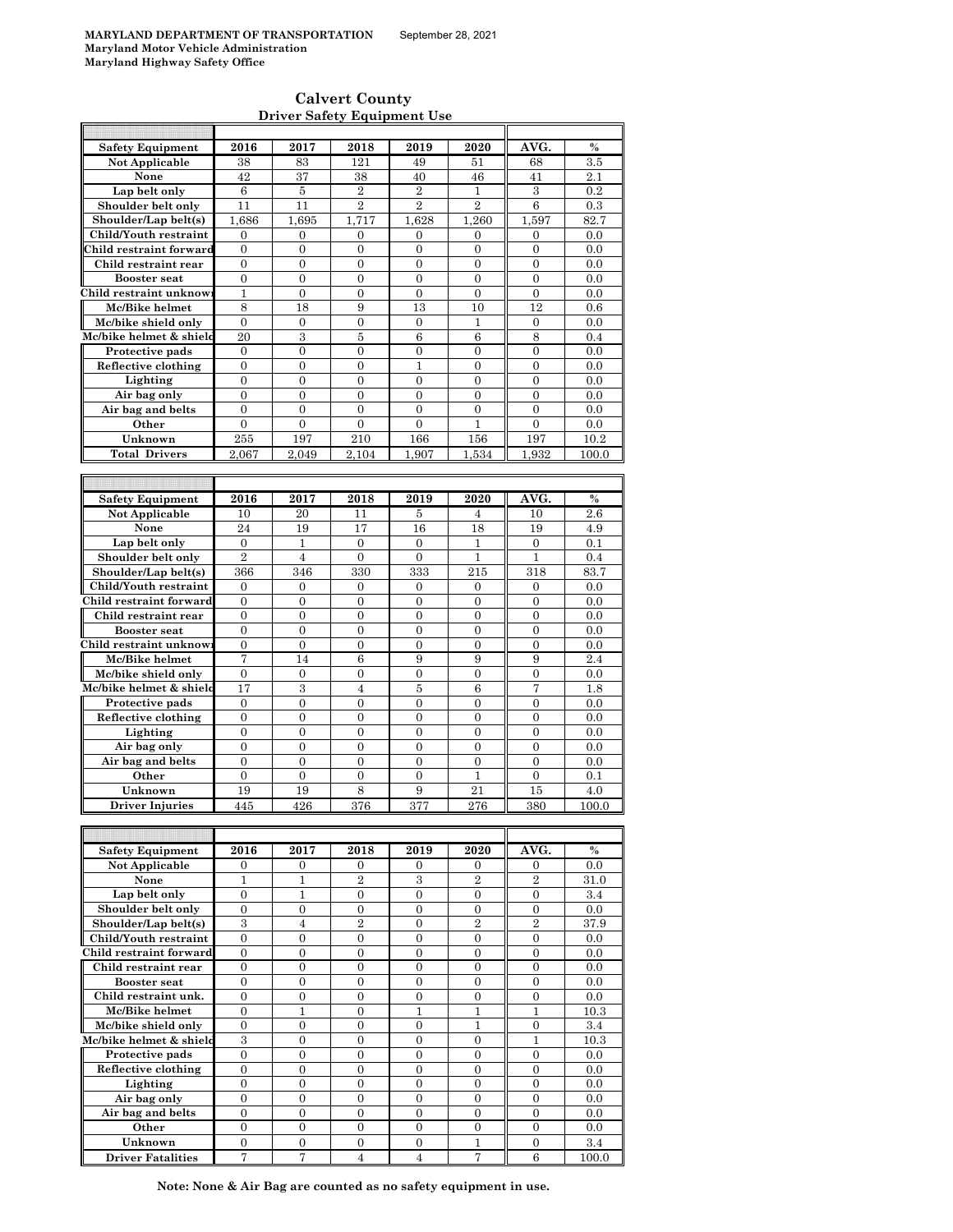# **Calvert County Passenger Age**

|                         |                   |                  | rassenger age     |                  |                     |                   |                  |
|-------------------------|-------------------|------------------|-------------------|------------------|---------------------|-------------------|------------------|
| Passenger Age           | 2016              | 2017             |                   | 2019             | 2020                | AVG.              | $\%$             |
|                         |                   |                  | 2018              |                  |                     |                   |                  |
| Under 5                 | 49                | 81               | 84                | 72               | 43                  | 66                | 9.7              |
| $5-9$                   | 107               | 98               | 106               | 58               | 40                  | 82                | 12.0             |
| $10 - 11$               | 42                | 59               | 45                | 27               | 20                  | 39                | 5.7              |
| $12 - 13$               | 29                | 48               | 41                | 43               | 49                  | 42                | 6.2              |
| $14 - 15$               | 57                | 46               | 74                | 54               | 26                  | 51                | 7.6              |
| $16 - 17$               | 48                | 49               | 85                | 82               | 44                  | 62                | 9.1              |
| $18 - 19$               | 37                | $32\,$           | 40                | 31               | 44                  | 37                | $\overline{5.4}$ |
| $20 - 24$               | 51                | 63               | 60                | 48               | 51                  | 55                | $8.0\,$          |
| $25 - 29$               | 29                | 50               | 43                | 41               | 30                  | $39\,$            | 5.7              |
| $30 - 34$               | 18                | ${\bf 28}$       | 40                | 19               | $39\,$              | 29                | 4.2              |
| $35 - 39$               | 35                | 27               | 33                | 21               | 34                  | 30                | 4.4              |
| $40 - 44$               | 17                | 11               | 18                | 24               | 25                  | 19                | $2.8\,$          |
| $45 - 49$               | 31                | $\bf 23$         | $36\,$            | 24               | 13                  | 25                | 3.7              |
| $50 - 54$               | 32                | 20               | 21                | 26               | 21                  | 24                | 3.5              |
| $55 - 59$               | 20                | 32               | 17                | 27               | 17                  | 23                | 3.3              |
| $60 - 64$               | 14                | $\rm 25$         | 16                | 14               | 14                  | 17                | 2.4              |
| $65 - 69$               | 19                | 14               | 20                | 14               | 10                  | 15                | 2.3              |
| $70 - 79$               | 12                | 18               | 26                | 22               | 12                  | 18                | $2.6\,$          |
| $80 +$                  | 10                | 13               | $\,8\,$           | 12               | $\overline{4}$      | 9                 | 1.4              |
| Unknown                 | $\mathbf{0}$      | $\boldsymbol{0}$ | $\boldsymbol{0}$  | $\boldsymbol{0}$ | $\mathbf{0}$        | $\mathbf{0}$      | 0.0              |
| <b>Total Passengers</b> | 657               | 737              | 813               | 659              | 536                 | 680               | 100.0            |
|                         |                   |                  |                   |                  |                     |                   |                  |
|                         |                   |                  |                   |                  |                     |                   |                  |
| Passenger Age           | 2016              | 2017             | 2018              | 2019             | 2020                | AVG.              | $\%$             |
| Under 5                 |                   |                  |                   |                  |                     |                   |                  |
|                         | 13                | 16               | 12                | 14               | 6                   | 12                | $9.6\,$          |
| $5-9$                   | 18                | 14               | 11                | 12               | 7                   | 12                | 9.7              |
| $10 - 11$               | 4                 | 6                | 8                 | $\overline{4}$   | $\,3$               | 5                 | 3.9              |
| $12 - 13$               | $\scriptstyle{7}$ | $\,3$            | $\sqrt{3}$        | $\overline{4}$   | $\mathbf{1}$        | $\overline{4}$    | $2.8\,$          |
| $14 - 15$               | 3                 | $\,2$            | $\overline{4}$    | $\,6$            | $\,2$               | $\,3$             | 2.7              |
| $16 - 17$               | 10                | 12               | 13                | 17               | 8                   | 12                | 9.4              |
| $18 - 19$               | $\overline{4}$    | $\boldsymbol{9}$ | $\scriptstyle{7}$ | $\overline{4}$   | 10                  | $\scriptstyle{7}$ | $5.3\,$          |
| $20 - 24$               | 6                 | 15               | 10                | 6                | $^{11}$             | 10                | 7.5              |
| $25 - 29$               | $\bf 5$           | 12               | 7                 | $\,3\,$          | $\,6$               | 7                 | 5.2              |
| $30 - 34$               | 7                 | 7                | 6                 | $\overline{4}$   | $\,6$               | 6                 | 4.7              |
| $35 - 39$               | 8                 | 5                | 5                 | $\bf 5$          | $\overline{4}$      | 5                 | 4.2              |
| $40 - 44$               | $\bf 5$           | $\overline{2}$   | $\bf 5$           | $\overline{4}$   | $\boldsymbol{0}$    | $\,3\,$           | 2.5              |
| $45 - 49$               | 11                | 7                | 10                | 8                | $\,3$               | $\,$ 8 $\,$       | 6.1              |
| $50 - 54$               | $\,6$             | $\,6\,$          | 10                | $\overline{7}$   | $\overline{5}$      | $\overline{7}$    | $5.3\,$          |
| $55 - 59$               | 7                 | 13               | $\,2$             | 10               | $\overline{4}$      | 7                 | 5.6              |
| $60 - 64$               | 5                 | 10               | $\overline{4}$    | 6                | $\bf 5$             | 6                 | 4.7              |
| $65 - 69$               | $\bf 5$           | $\,8\,$          | $\bf 5$           | $\bf 5$          | $\,3$               | $\bf 5$           | 4.1              |
| $70 - 79$               | $\overline{4}$    | 9                | 7                 | 6                | 5                   | 6                 | 4.9              |
| $80 +$                  | $\mathbf{1}$      | 6                | $\overline{2}$    | $\,2$            | $\boldsymbol{0}$    | $\overline{2}$    | 1.7              |
| Unknown                 | $\boldsymbol{0}$  | $\boldsymbol{0}$ | $\boldsymbol{0}$  | 0                | $\boldsymbol{0}$    | $\boldsymbol{0}$  | 0.0              |
| <b>Injured Passeng</b>  | 129               | 162              | 131               | $\overline{127}$ | 89                  | 128               | 100.0            |
|                         |                   |                  |                   |                  |                     |                   |                  |
|                         |                   |                  |                   |                  |                     |                   |                  |
| Passenger Age           | 2016              | 2017             | 2018              | 2019             | 2020                | AVG.              | $\%$             |
| Under 5                 | $\mathbf{0}$      | $\boldsymbol{0}$ | $\overline{0}$    |                  |                     | 0                 | 0.0              |
| $5-9$                   | $\overline{0}$    |                  |                   | 0                | 0<br>$\overline{0}$ | $\overline{0}$    |                  |
|                         |                   | $\boldsymbol{0}$ | $\boldsymbol{0}$  | $\mathbf{0}$     |                     |                   | 0.0              |
| $10 - 11$               | $\boldsymbol{0}$  | $\boldsymbol{0}$ | $\boldsymbol{0}$  | $\boldsymbol{0}$ | $\boldsymbol{0}$    | 0                 | 0.0              |
| $12 - 13$               | $\boldsymbol{0}$  | $\boldsymbol{0}$ | $\boldsymbol{0}$  | $\boldsymbol{0}$ | $\boldsymbol{0}$    | $\boldsymbol{0}$  | 0.0              |
| $14 - 15$               | $\boldsymbol{0}$  | $\boldsymbol{0}$ | $\boldsymbol{0}$  | $\boldsymbol{0}$ | $\boldsymbol{0}$    | $\boldsymbol{0}$  | 0.0              |
| $16 - 17$               | $\boldsymbol{0}$  | $\boldsymbol{0}$ | $\boldsymbol{0}$  | $\boldsymbol{0}$ | 0                   | $\boldsymbol{0}$  | 0.0              |
| $18 - 19$               | $\boldsymbol{0}$  | $\boldsymbol{0}$ | $\boldsymbol{0}$  | $\boldsymbol{0}$ | $\boldsymbol{0}$    | $\boldsymbol{0}$  | 0.0              |
| $20 - 24$               | $\boldsymbol{0}$  | $\boldsymbol{0}$ | $\boldsymbol{0}$  | $\boldsymbol{0}$ | $\boldsymbol{0}$    | $\boldsymbol{0}$  | 0.0              |
| $25 - 29$               | 0                 | $\boldsymbol{0}$ | $\boldsymbol{0}$  | 1                | $\boldsymbol{0}$    | 0                 | 16.7             |
| $30 - 34$               | $\mathbf{1}$      | $\boldsymbol{0}$ | $\boldsymbol{0}$  | $\boldsymbol{0}$ | $\mathbf{1}$        | $\boldsymbol{0}$  | 33.3             |
| $35 - 39$               | $\boldsymbol{0}$  | $\boldsymbol{0}$ | 0                 | $\boldsymbol{0}$ | $\mathbf 1$         | $\boldsymbol{0}$  | 16.7             |
| $40 - 44$               | $\boldsymbol{0}$  | $\boldsymbol{0}$ | $\boldsymbol{0}$  | $\boldsymbol{0}$ | $\boldsymbol{0}$    | $\boldsymbol{0}$  | 0.0              |
|                         |                   |                  |                   |                  |                     |                   |                  |
| $45 - 49$               | $\boldsymbol{0}$  | $\boldsymbol{0}$ | 0                 | $\boldsymbol{0}$ | $\boldsymbol{0}$    | $\boldsymbol{0}$  | 0.0              |

**55 - 59** 0 0 0 0 0 0 0.0 **60 - 64** 0 0 0 0 0 0 0.0 **65 - 69** 0 0 0 0 0 0 0.0 **70 - 79** 0 0 0 0 0 0 0.0 **80 + 1** 1 0 1 0 0 0 33.3 **Unknown** 0 0 0 0 0 0 0.0

**Passenger Fatalities**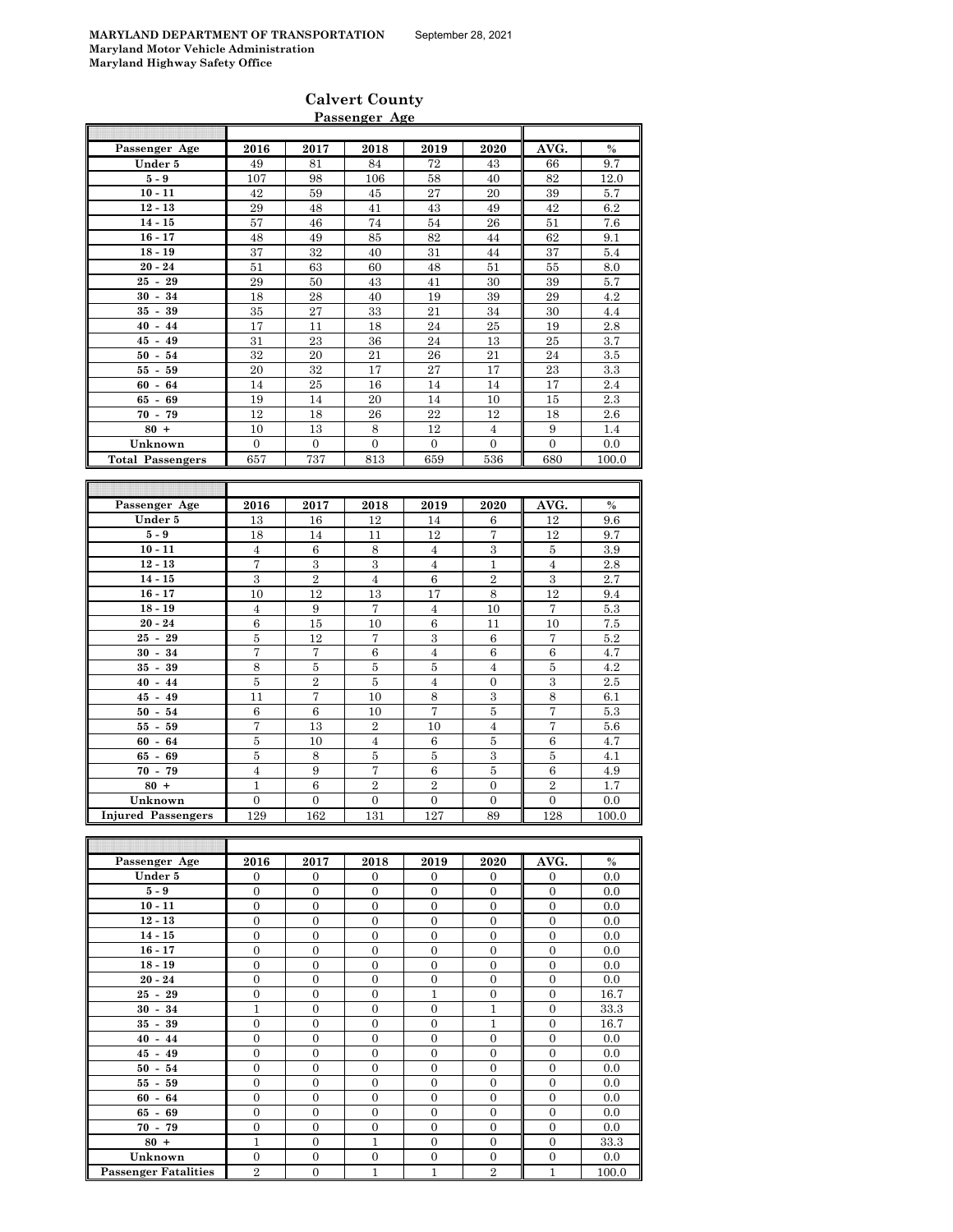| Passenger Gender            | 2016           | 2017           | 2018           | 2019           | 2020           | AVG.     | $\%$  |
|-----------------------------|----------------|----------------|----------------|----------------|----------------|----------|-------|
| Male                        | 332            | 343            | 409            | 350            | 272            | 341      | 50.1  |
| Female                      | 324            | 367            | 402            | 309            | 261            | 333      | 48.9  |
| Unknown                     |                | 27             | $\overline{2}$ | $\Omega$       | 3              | 7        | 1.0   |
| <b>Total Passengers</b>     | 657            | 737            | 813            | 659            | 536            | 680      | 100.0 |
|                             |                |                |                |                |                |          |       |
|                             |                |                |                |                |                |          |       |
| Passenger Gender            | 2016           | 2017           | 2018           | 2019           | 2020           | AVG.     | $\%$  |
| Male                        | 58             | 60             | 44             | 53             | 37             | 50       | 39.5  |
| Female                      | 71             | 101            | 87             | 74             | 50             | 77       | 60.0  |
| Unknown                     | $\overline{0}$ | 1              | $\overline{0}$ | $\theta$       | $\overline{2}$ |          | 0.5   |
| <b>Passenger Injuries</b>   | 129            | 162            | 131            | 127            | 89             | 128      | 100.0 |
|                             |                |                |                |                |                |          |       |
|                             |                |                |                |                |                |          |       |
| Passenger Gender            | 2016           | 2017           | 2018           | 2019           | 2020           | AVG.     | $\%$  |
| Male                        | $\Omega$       | $\Omega$       | 1              | $\theta$       |                | $\theta$ | 33.3  |
| Female                      | $\overline{2}$ | $\theta$       | $\theta$       | $\mathbf{1}$   | 1              | 1        | 66.7  |
| Unknown                     | $\theta$       | $\overline{0}$ | $\overline{0}$ | $\overline{0}$ | $\overline{0}$ | $\Omega$ | 0.0   |
| <b>Passenger Fatalities</b> | $\overline{2}$ | $\overline{0}$ | 1              |                | $\overline{2}$ |          | 100.0 |

# **Calvert County Passenger Gender**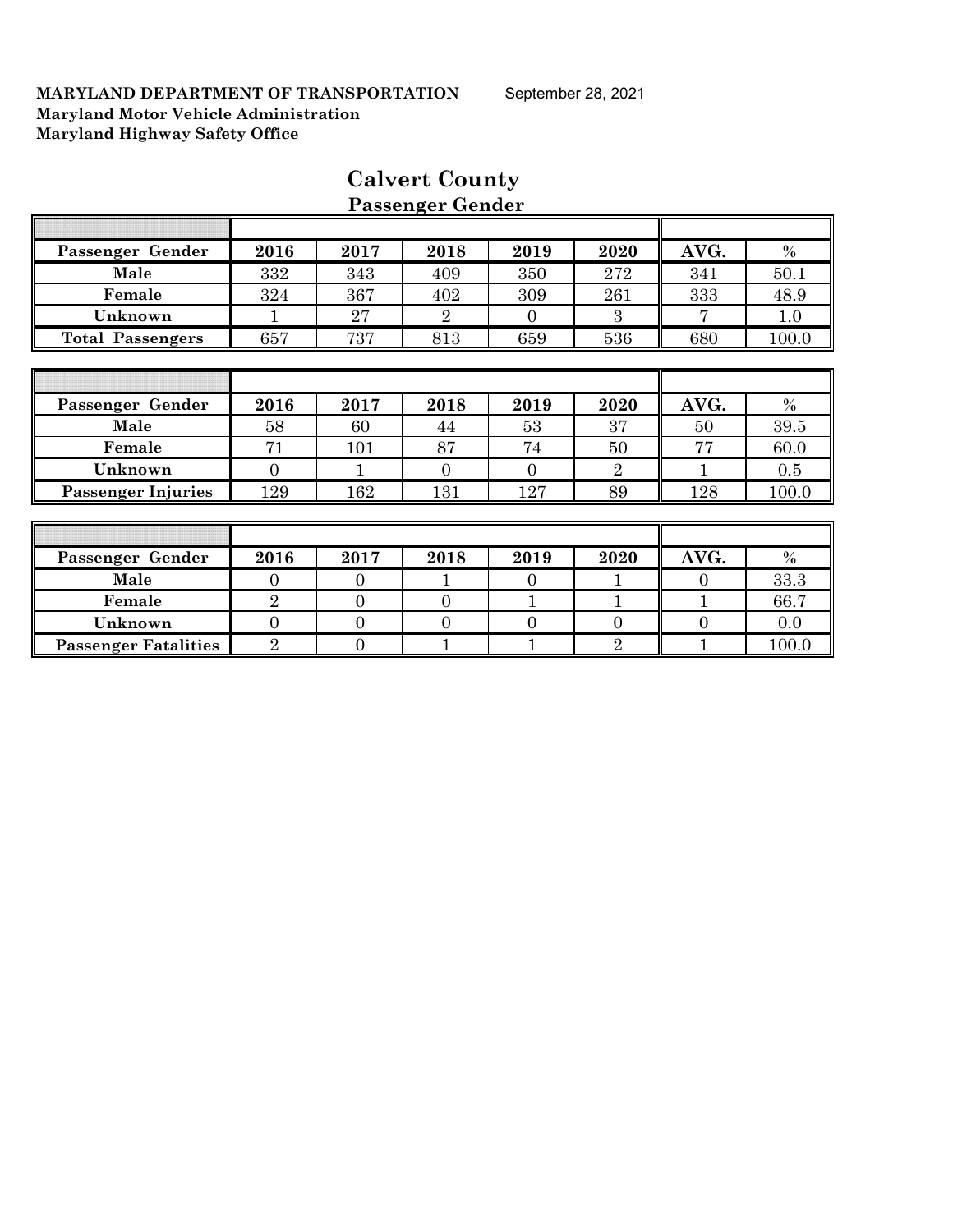| <b>Calvert County</b>                 |  |
|---------------------------------------|--|
| <b>Passenger Safety Equipment Use</b> |  |

| <b>Safety Equipment</b> | 2016           | 2017             | 2018             | 2019           | 2020             | AVG.             | $\frac{0}{0}$ |
|-------------------------|----------------|------------------|------------------|----------------|------------------|------------------|---------------|
| Not Applicable          | 12             | 74               | 108              | 39             | 7                | 48               | 7.1           |
| None                    | 106            | 106              | 86               | 89             | 79               | 93               | 13.7          |
| Lap belt only           | 49             | 5                | 3                | 1              | 3                | 12               | 1.8           |
| Shoulder belt only      | $\overline{2}$ | 6                | $\overline{2}$   | $\overline{0}$ | $\theta$         | $\overline{2}$   | 0.3           |
| Shoulder/Lap belt(s)    | 379            | 430              | 499              | 430            | 357              | 419              | 61.6          |
| Child/Youth restraint   | $\overline{0}$ | $\overline{0}$   | $\overline{0}$   | $\Omega$       | $\mathbf{0}$     | $\overline{0}$   | 0.0           |
| Child restraint forward | 45             | 47               | 53               | 52             | 27               | 45               | 6.6           |
| Child restraint rear    | 13             | 17               | 27               | 20             | 14               | 18               | 2.7           |
| <b>Booster seat</b>     | 10             | 13               | 9                | 10             | 10               | 10               | 1.5           |
| Child restraint unk.    | 6              | $\bf 5$          | 5                | $\mathbf{1}$   | $\overline{2}$   | $\overline{4}$   | 0.6           |
| Mc/Bike helmet          | $\mathbf{1}$   | $\mathbf{1}$     | $\theta$         | $\mathbf{1}$   | $\theta$         | 1                | 0.1           |
| Mc/bike shield only     | $\overline{0}$ | $\overline{0}$   | 0                | $\overline{0}$ | $\mathbf{0}$     | $\overline{0}$   | 0.0           |
| Mc/bike helmet & shield | $\mathbf{1}$   | $\overline{0}$   | $\mathbf{1}$     | $\overline{0}$ | $\mathbf{1}$     | $\mathbf{1}$     | 0.1           |
| Protective pads         | $\overline{0}$ | $\overline{0}$   | $\overline{0}$   | $\theta$       | $\theta$         | $\theta$         | 0.0           |
| Reflective clothing     | 0              | $\mathbf{0}$     | $\boldsymbol{0}$ | $\mathbf{0}$   | $\mathbf{0}$     | $\overline{0}$   | 0.0           |
| Lighting                | $\theta$       | $\theta$         | $\Omega$         | $\theta$       | $\theta$         | $\Omega$         | 0.0           |
| Air bag only            | $\theta$       | $\overline{0}$   | $\overline{0}$   | $\theta$       | $\theta$         | $\theta$         | 0.0           |
| Air bag and belts       | 0              | $\boldsymbol{0}$ | $\overline{0}$   | $\overline{0}$ | $\mathbf{0}$     | $\boldsymbol{0}$ | 0.0           |
| Other                   | $\overline{0}$ | 5                | $\mathbf{1}$     | $\mathbf{1}$   | $\mathbf{1}$     | $\overline{2}$   | 0.2           |
| Unknown                 | 33             | 28               | 19               | 15             | 35               | 26               | 3.8           |
| <b>Total Passengers</b> | 657            | 737              | 813              | 659            | 536              | 680              | 100.0         |
|                         |                |                  |                  |                |                  |                  |               |
|                         |                |                  |                  |                |                  |                  |               |
|                         |                |                  |                  |                |                  |                  |               |
| <b>Safety Equipment</b> | 2016           | 2017             | 2018             | 2019           | 2020             | AVG.             | $\frac{0}{0}$ |
| Not Applicable          | $\overline{0}$ | 4                | 4                | 4              | 1                | 3                | 2.0           |
| None                    | 8              | 13               | 6                | 6              | 7                | 8                | 6.3           |
| Lap belt only           | $\overline{4}$ | 3                | $\boldsymbol{0}$ | $\overline{0}$ | 1                | $\overline{2}$   | 1.3           |
| Shoulder belt only      | 1              | $\overline{2}$   | 1                | $\Omega$       | $\Omega$         | 1                | 0.6           |
| Shoulder/Lap belt(s)    | 88             | 115              | 105              | 99             | 63               | 94               | 73.7          |
| Child/Youth restraint   | $\mathbf{0}$   | 0                | 0                | $\mathbf{0}$   | $\mathbf{0}$     | $\mathbf{0}$     | 0.0           |
| Child restraint forward | 11             | 6                | 9                | 13             | $\overline{4}$   | 9                | 6.7           |
| Child restraint rear    | 6              | 5                | $\boldsymbol{3}$ | $\mathbf{1}$   | $\overline{2}$   | 3                | 2.7           |
| <b>Booster</b> seat     | $\theta$       | $\overline{4}$   | $\overline{2}$   | $\theta$       | 1                | 1                | 1.1           |
| Child restraint unk.    | $\overline{4}$ | $\mathbf{1}$     | $\overline{0}$   | $\theta$       | $\mathbf{1}$     | $\mathbf{1}$     | 0.9           |
| Mc/Bike helmet          | 0              | 1                | $\boldsymbol{0}$ | 1              | $\boldsymbol{0}$ | $\mathbf{0}$     | 0.3           |
| Mc/bike shield only     | $\overline{0}$ | $\overline{0}$   | $\overline{0}$   | $\theta$       | $\overline{0}$   | $\theta$         | 0.0           |
| Mc/bike helmet & shield | $\mathbf{1}$   | $\overline{0}$   | 0                | $\overline{0}$ | $\mathbf{1}$     | $\overline{0}$   | 0.3           |
| Protective pads         | $\theta$       | $\theta$         | $\theta$         | $\Omega$       | $\theta$         | $\theta$         | 0.0           |
| Reflective clothing     | $\overline{0}$ | $\overline{0}$   | $\overline{0}$   | $\overline{0}$ | $\overline{0}$   | $\overline{0}$   | 0.0           |
| Lighting                | $\overline{0}$ | $\overline{0}$   | $\overline{0}$   | $\overline{0}$ | $\overline{0}$   | $\overline{0}$   | 0.0           |
| Air bag only            | $\overline{0}$ | $\overline{0}$   | $\overline{0}$   | $\theta$       | $\theta$         | $\Omega$         | 0.0           |
| Air bag and belts       | 0              | $\mathbf{0}$     | $\boldsymbol{0}$ | $\overline{0}$ | $\overline{0}$   | $\overline{0}$   | 0.0           |
| Other                   | $\theta$       | $\mathbf{1}$     | $\theta$         | $\theta$       | $\mathbf{1}$     | $\theta$         | 0.3           |
| Unknown                 | 6              | 7                | $\overline{1}$   | $\overline{3}$ | 7                | 5                | 3.8           |

| <b>Safety Equipment</b>     | 2016           | 2017     | 2018     | 2019     | 2020           | AVG.     | $\frac{0}{0}$ |
|-----------------------------|----------------|----------|----------|----------|----------------|----------|---------------|
| Not Applicable              | $\Omega$       | $\Omega$ | $\Omega$ | $\Omega$ | $\Omega$       | $\Omega$ | 0.0           |
| None                        | $\Omega$       | $\Omega$ | $\Omega$ |          | $\overline{2}$ |          | 50.0          |
| Lap belt only               | $\Omega$       | $\Omega$ | $\Omega$ | $\Omega$ | $\Omega$       | $\Omega$ | 0.0           |
| Shoulder belt only          | $\Omega$       | $\Omega$ | 0        | $\Omega$ | $\Omega$       | $\Omega$ | 0.0           |
| Shoulder/Lap belt(s)        |                | 0        |          | 0        | 0              | 0        | 33.3          |
| Child/Youth restraint       | $\Omega$       | 0        | 0        | $\Omega$ | $\Omega$       | $\Omega$ | 0.0           |
| Child restraint forward     | $\Omega$       | $\Omega$ | $\Omega$ | $\Omega$ | $\Omega$       | $\Omega$ | 0.0           |
| Child restraint rear        | $\Omega$       | $\Omega$ | $\Omega$ | $\Omega$ | $\Omega$       | $\Omega$ | 0.0           |
| Booster seat                | $\Omega$       | $\Omega$ | $\Omega$ | 0        | $\Omega$       | $\Omega$ | 0.0           |
| Child restraint unk.        | 0              | 0        | 0        | 0        | 0              | 0        | 0.0           |
| Mc/Bike helmet              | 1              | $\Omega$ | $\Omega$ | $\Omega$ | $\Omega$       | $\Omega$ | 16.7          |
| Mc/bike shield only         | $\Omega$       | $\Omega$ | $\Omega$ | $\Omega$ | $\Omega$       | $\Omega$ | 0.0           |
| Mc/bike helmet & shield     | $\Omega$       | $\Omega$ | $\Omega$ | $\Omega$ | $\Omega$       | $\Omega$ | 0.0           |
| Protective pads             | $\Omega$       | $\Omega$ | $\Omega$ | $\Omega$ | $\Omega$       | $\Omega$ | 0.0           |
| Reflective clothing         | 0              | 0        | $\Omega$ | 0        | $\Omega$       | $\Omega$ | 0.0           |
| Lighting                    | $\Omega$       | $\Omega$ | $\Omega$ | $\Omega$ | $\Omega$       | $\Omega$ | 0.0           |
| Air bag only                | $\theta$       | $\Omega$ | $\Omega$ | $\Omega$ | $\Omega$       | $\Omega$ | 0.0           |
| Air bag and belts           | $\Omega$       | $\Omega$ | $\Omega$ | $\Omega$ | $\Omega$       | $\Omega$ | 0.0           |
| Other                       | 0              | $\Omega$ | $\Omega$ | $\Omega$ | $\Omega$       | $\Omega$ | 0.0           |
| Unknown                     | $\Omega$       | $\Omega$ | 0        | $\Omega$ | $\Omega$       | $\Omega$ | 0.0           |
| <b>Passenger Fatalities</b> | $\overline{2}$ | 0        |          |          | $\overline{2}$ |          | 100.0         |

**Note: None & Air Bag are counted as no safety equipment in use.**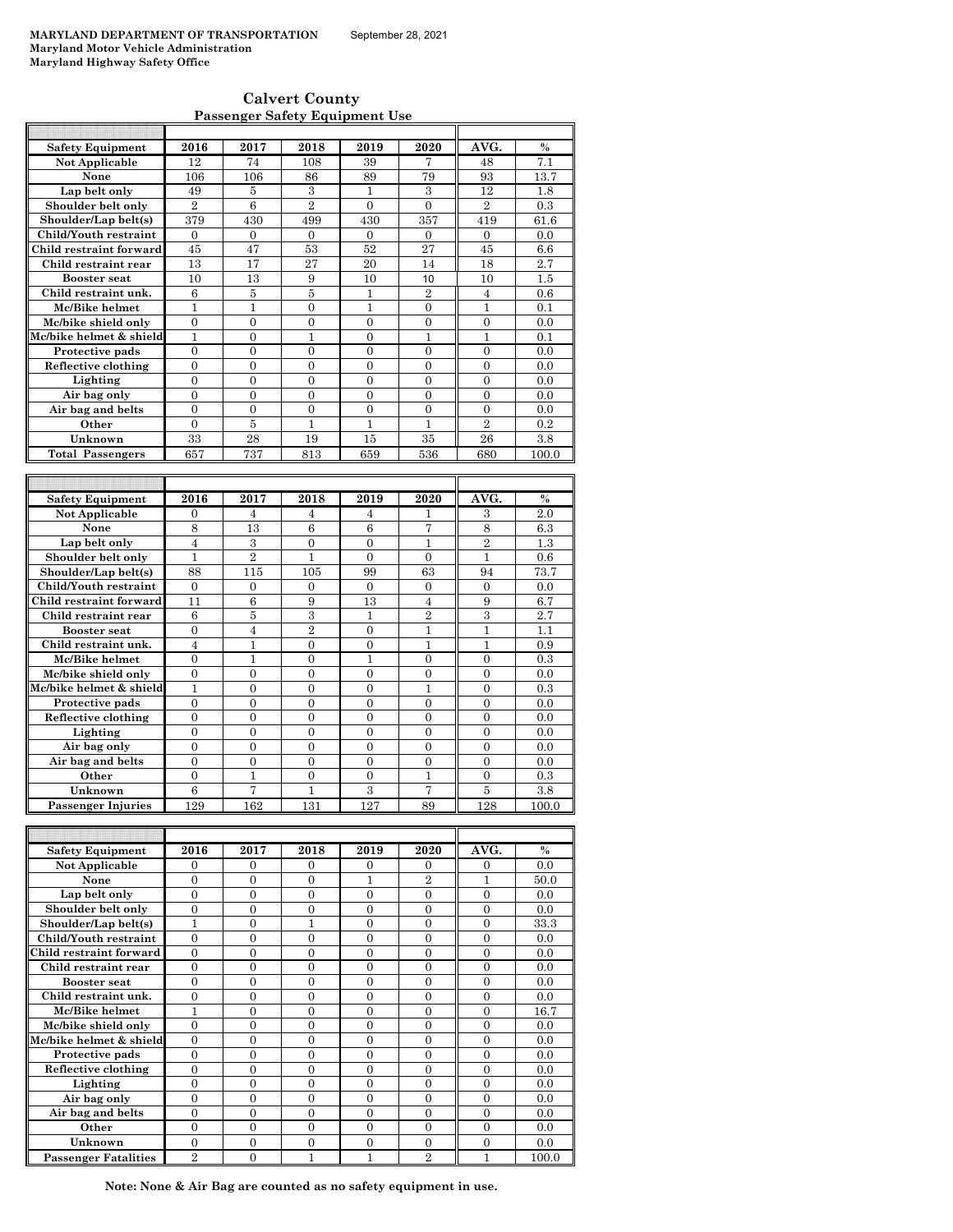## **Calvert County Non-Motorist Age**

| Non-Motorist Age           | 2016           | 2017           | 2018           | 2019           | 2020           | AVG.           | $\%$    |
|----------------------------|----------------|----------------|----------------|----------------|----------------|----------------|---------|
| Under 5                    | $\Omega$       | $\overline{2}$ | $\mathbf{0}$   | 1              | $\theta$       | 1              | 2.4     |
| $5-9$                      | 1              | 1              | 1              | $\Omega$       | $\overline{2}$ | 1              | 4.0     |
| $10 - 15$                  | $\overline{2}$ | 3              | $\Omega$       | $\mathbf{0}$   | 3              | $\overline{2}$ | 6.5     |
| $16 - 17$                  | $\mathbf{0}$   | $\mathbf{0}$   | $\overline{2}$ | $\Omega$       | $\overline{1}$ | 1              | 2.4     |
| $18 - 19$                  | $\overline{0}$ | $\mathbf{0}$   | 1              | $\Omega$       | 1              | $\Omega$       | 1.6     |
| $20 - 24$                  | 1              | $\overline{0}$ | $\Omega$       | $\Omega$       | 1              | $\Omega$       | 1.6     |
| $25 - 29$                  | 3              | $\mathbf{1}$   | 7              | 3              | 3              | 3              | 13.7    |
| $30 - 34$                  | $\overline{2}$ | 3              | $\Omega$       | $\overline{2}$ | 1              | $\overline{2}$ | 6.5     |
| $35 - 39$                  | 5              | $\overline{2}$ | $\overline{2}$ | 1              | $\overline{2}$ | $\overline{2}$ | 9.7     |
| $40 - 44$                  | $\overline{4}$ | 3              | 3              | $\Omega$       | $\overline{1}$ | $\overline{2}$ | 8.9     |
| $45 - 49$                  | $\overline{0}$ | $\mathbf{1}$   | $\overline{2}$ | $\mathbf{0}$   | $\overline{1}$ | 1              | $3.2\,$ |
| $50 - 54$                  | 5              | $\mathbf{1}$   | $\overline{2}$ | 3              | 3              | 3              | 11.3    |
| $55 - 59$                  | $\overline{2}$ | $\mathbf{1}$   | 3              | 1              | $\overline{4}$ | $\overline{2}$ | 8.9     |
| $60 - 64$                  | $\mathbf{1}$   | 3              | $\overline{4}$ | $\Omega$       | $\overline{0}$ | $\overline{2}$ | 6.5     |
| $65 - 69$                  | $\mathbf{0}$   | $\mathbf{0}$   | $\overline{2}$ | 3              | 1              | 1              | 4.8     |
| $70 - 79$                  | $\mathbf{0}$   | $\overline{0}$ | 3              | 1              | 1              | 1              | 4.0     |
| $80 +$                     | 1              | $\mathbf{0}$   | 3              | 1              | $\theta$       | 1              | 4.0     |
| Unknown                    | $\Omega$       | $\Omega$       | $\Omega$       | $\Omega$       | $\overline{0}$ | $\Omega$       | 0.0     |
| <b>Total Non-Motorists</b> | 27             | 21             | 35             | 16             | 25             | 25             | 100.0   |

| Non-Motorist Age   | 2016           | 2017             | 2018           | 2019           | 2020             | AVG.           | $\%$  |
|--------------------|----------------|------------------|----------------|----------------|------------------|----------------|-------|
| Under 5            | $\mathbf{0}$   | $\overline{1}$   | $\overline{0}$ | 1              | $\overline{0}$   | $\mathbf{0}$   | 2.3   |
| $5-9$              | $\mathbf{1}$   | $\mathbf{1}$     | $\mathbf{1}$   | $\overline{0}$ | $\overline{2}$   | $\mathbf{1}$   | 5.8   |
| $10 - 15$          | $\overline{2}$ | $\overline{2}$   | $\theta$       | $\Omega$       | $\overline{2}$   | $\mathbf{1}$   | 7.0   |
| $16 - 17$          | $\mathbf{0}$   | $\boldsymbol{0}$ | 1              | $\overline{0}$ | $\mathbf 1$      | $\overline{0}$ | 2.3   |
| $18 - 19$          | $\overline{0}$ | $\overline{0}$   | $\overline{0}$ | $\Omega$       | $\overline{0}$   | $\overline{0}$ | 0.0   |
| $20 - 24$          | $\mathbf{1}$   | $\overline{0}$   | $\overline{0}$ | $\Omega$       | $\overline{1}$   | $\overline{0}$ | 2.3   |
| $25 - 29$          | 3              | $\mathbf{1}$     | 5              | 3              | $\mathbf{1}$     | 3              | 15.1  |
| $30 - 34$          | $\overline{2}$ | $\overline{2}$   | $\overline{0}$ | $\mathbf{1}$   | 1                | $\mathbf{1}$   | 7.0   |
| $35 - 39$          | 3              | $\overline{2}$   | $\overline{2}$ | $\mathbf{1}$   | $\overline{2}$   | $\overline{2}$ | 11.6  |
| $40 - 44$          | 3              | $\overline{2}$   | 1              | $\Omega$       | $\overline{1}$   | 1              | 8.1   |
| $45 - 49$          | $\overline{0}$ | $\mathbf{1}$     | 1              | $\Omega$       | $\overline{1}$   | $\mathbf{1}$   | 3.5   |
| $50 - 54$          | $\overline{4}$ | $\overline{0}$   | 1              | $\overline{2}$ | $\overline{1}$   | $\overline{2}$ | 9.3   |
| $55 - 59$          | $\mathbf{1}$   | $\mathbf{1}$     | 1              | $\overline{1}$ | $\overline{2}$   | $\mathbf{1}$   | 7.0   |
| 64<br>$60 -$       | $\mathbf{1}$   | $\overline{2}$   | $\overline{2}$ | $\Omega$       | $\boldsymbol{0}$ | $\mathbf{1}$   | 5.8   |
| $65 - 69$          | $\overline{0}$ | $\mathbf{0}$     | 1              | 3              | $\overline{1}$   | $\mathbf{1}$   | 5.8   |
| $70 - 79$          | $\overline{0}$ | $\overline{0}$   | 3              | $\overline{0}$ | $\overline{1}$   | $\mathbf{1}$   | 4.7   |
| $80 +$             | $\overline{0}$ | $\overline{0}$   | 1              | $\mathbf{1}$   | $\boldsymbol{0}$ | $\overline{0}$ | 2.3   |
| Unknown            | $\Omega$       | $\overline{0}$   | $\Omega$       | $\Omega$       | $\mathbf{0}$     | $\overline{0}$ | 0.0   |
| Inj. Non-Motorists | 21             | 15               | 20             | 13             | 17               | 17             | 100.0 |

| Non-Motorist Age             | 2016           | 2017           | 2018           | 2019           | 2020           | AVG.           | $\%$  |
|------------------------------|----------------|----------------|----------------|----------------|----------------|----------------|-------|
| Under 5                      | $\Omega$       | $\overline{0}$ | $\Omega$       | $\Omega$       | $\Omega$       | $\mathbf{0}$   | 0.0   |
| $5-9$                        | $\mathbf{0}$   | $\mathbf{0}$   | $\mathbf{0}$   | $\overline{0}$ | $\overline{0}$ | $\mathbf{0}$   | 0.0   |
| $10 - 15$                    | $\mathbf{0}$   | $\mathbf{1}$   | $\theta$       | $\overline{0}$ | $\overline{0}$ | $\overline{0}$ | 11.1  |
| $16 - 17$                    | $\mathbf{0}$   | $\overline{0}$ | $\mathbf{0}$   | $\overline{0}$ | $\overline{0}$ | $\overline{0}$ | 0.0   |
| $18 - 19$                    | $\mathbf{0}$   | $\overline{0}$ | $\theta$       | $\theta$       | $\mathbf{1}$   | $\overline{0}$ | 11.1  |
| $20 - 24$                    | $\Omega$       | $\overline{0}$ | $\Omega$       | $\Omega$       | $\overline{0}$ | $\Omega$       | 0.0   |
| $25 - 29$                    | $\mathbf{0}$   | $\overline{0}$ | $\mathbf{0}$   | $\mathbf{0}$   | $\overline{0}$ | $\overline{0}$ | 0.0   |
| $30 - 34$                    | $\mathbf{0}$   | $\mathbf{0}$   | $\theta$       | 1              | $\overline{0}$ | $\overline{0}$ | 11.1  |
| $35 - 39$                    | $\mathbf{0}$   | $\mathbf{0}$   | $\mathbf{0}$   | $\overline{0}$ | $\overline{0}$ | $\overline{0}$ | 0.0   |
| $40 - 44$                    | $\mathbf{0}$   | $\overline{0}$ | $\theta$       | $\theta$       | $\overline{0}$ | $\overline{0}$ | 0.0   |
| $45 - 49$                    | $\Omega$       | $\overline{0}$ | $\Omega$       | $\Omega$       | $\overline{0}$ | $\Omega$       | 0.0   |
| $50 - 54$                    | 1              | $\mathbf{1}$   | $\Omega$       | $\mathbf{0}$   | 1              | 1              | 33.3  |
| $55 - 59$                    | $\mathbf{0}$   | $\overline{0}$ | $\overline{0}$ | $\theta$       | $\overline{0}$ | $\overline{0}$ | 0.0   |
| $60 - 64$                    | $\mathbf{0}$   | $\mathbf{1}$   | $\mathbf{1}$   | $\overline{0}$ | $\overline{0}$ | $\overline{0}$ | 22.2  |
| $65 - 69$                    | $\mathbf{0}$   | $\overline{0}$ | $\theta$       | $\overline{0}$ | $\overline{0}$ | $\overline{0}$ | 0.0   |
| $70 - 79$                    | $\Omega$       | $\overline{0}$ | $\Omega$       | $\Omega$       | $\Omega$       | $\Omega$       | 0.0   |
| $80 +$                       | 1              | $\overline{0}$ | $\Omega$       | $\Omega$       | $\mathbf{0}$   | $\overline{0}$ | 11.1  |
| Unknown                      | $\overline{0}$ | $\theta$       | $\overline{0}$ | $\theta$       | $\overline{0}$ | $\overline{0}$ | 0.0   |
| <b>Non-Motor. Fatalities</b> | $\overline{2}$ | 3              | 1              | $\overline{1}$ | $\overline{2}$ | $\overline{2}$ | 100.0 |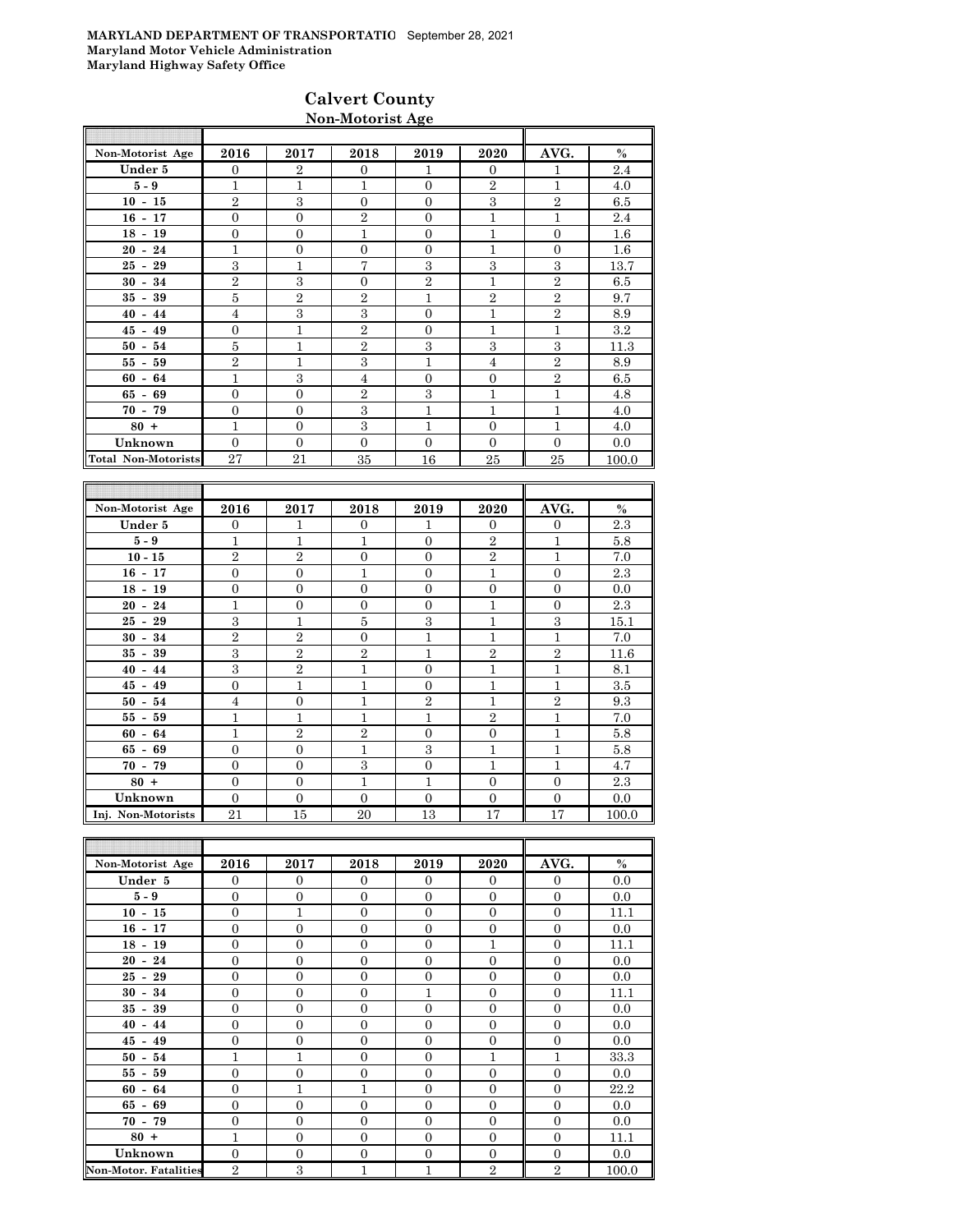F

| Non-Motorist Gender            | 2016           | 2017           | 2018     | 2019           | 2020           | AVG.             | $\%$  |
|--------------------------------|----------------|----------------|----------|----------------|----------------|------------------|-------|
| Male                           | 18             | 16             | 25       | 8              | 17             | 17               | 67.7  |
| Female                         | 9              | $\overline{4}$ | 10       | 8              | 8              | 8                | 31.5  |
| Unknown                        | $\overline{0}$ | 1              | $\Omega$ | $\theta$       | $\overline{0}$ | $\boldsymbol{0}$ | 0.8   |
| <b>Total Non-Motorists</b>     | 27             | 21             | 35       | 16             | 25             | 25               | 100.0 |
|                                |                |                |          |                |                |                  |       |
|                                |                |                |          |                |                |                  |       |
| Non-Motorist Gender            | 2016           | 2017           | 2018     | 2019           | 2020           | AVG.             | $\%$  |
| Male                           | 13             | 12             | 14       | 7              | 12             | 12               | 67.4  |
| Female                         | 8              | 3              | 6        | 6              | 5              | 6                | 32.6  |
| Unknown                        | $\overline{0}$ | $\theta$       | $\Omega$ | $\theta$       | $\overline{0}$ | $\overline{0}$   | 0.0   |
| <b>Non-Motorist Injuries</b>   | 21             | 15             | 20       | 13             | 17             | 17               | 100.0 |
|                                |                |                |          |                |                |                  |       |
|                                |                |                |          |                |                |                  |       |
| Non-Motorist Gender            | 2016           | 2017           | 2018     | 2019           | 2020           | AVG.             | $\%$  |
| Male                           | 2              | $\overline{2}$ |          | $\Omega$       | $\overline{2}$ |                  | 77.8  |
| Female                         | $\overline{0}$ | $\mathbf{1}$   | 0        |                | $\overline{0}$ | $\overline{0}$   | 22.2  |
| Unknown                        | $\overline{0}$ | $\overline{0}$ | 0        | $\overline{0}$ | $\overline{0}$ | $\overline{0}$   | 0.0   |
| <b>Non-Motorist Fatalities</b> | $\overline{2}$ | 3              |          |                | $\overline{2}$ | $\overline{2}$   | 100.0 |

# **Calvert County**

 $\overline{\mathbf{u}}$ 

# **Non-Motorist Gender**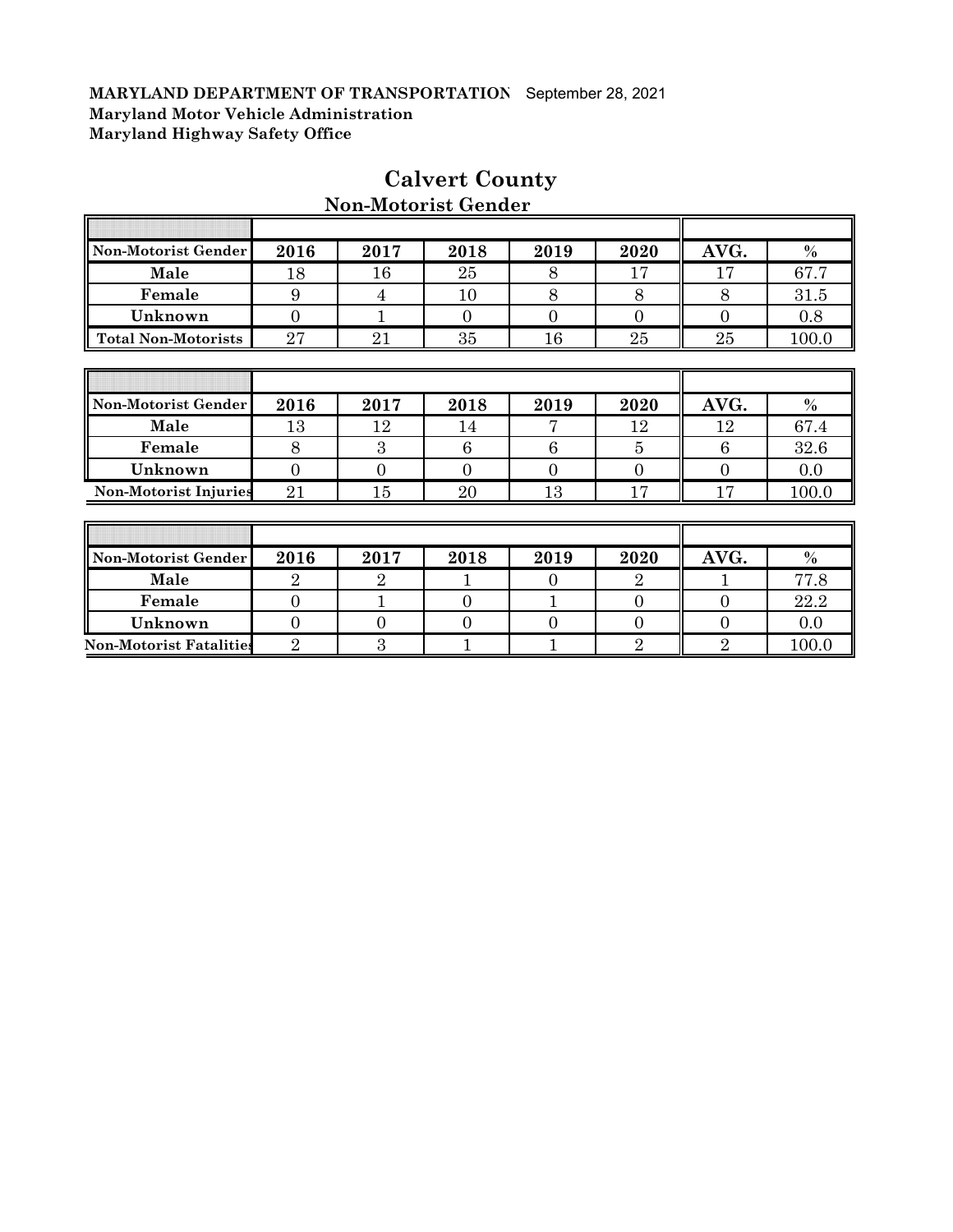## **Calvert County Non-Motorist Location**

| <b>Non-Motorist Location</b>     | 2016           | 2017             | 2018             | 2019             | 2020             | AVG.             | $\%$          |
|----------------------------------|----------------|------------------|------------------|------------------|------------------|------------------|---------------|
| Not App.                         | 1              | 1                | 3                | 1                | 1                | 1                | 5.6           |
| Shoulder                         | 5              | $\overline{2}$   | 4                | $\overline{4}$   | $\overline{2}$   | 3                | 13.7          |
| Curb                             | $\mathbf{1}$   | $\overline{0}$   | $\overline{0}$   | $\mathbf{0}$     | $\overline{0}$   | $\overline{0}$   | 0.8           |
| Sidewalk                         | $\mathbf{1}$   | $\mathbf{1}$     | 1                | $\mathbf{0}$     | $\mathbf{0}$     | 1                | 2.4           |
|                                  |                |                  |                  |                  |                  |                  |               |
| <b>Outside Right of Way</b>      | 1              | 0                | 0                | $\mathbf{0}$     | $\mathbf{0}$     | 0                | 0.8           |
| On Rd. at Crosswalk              | $\overline{0}$ | 1                | $\Omega$         | 1                | $\Omega$         | $\Omega$         | 1.6           |
| On Rd. Not at Cross.             | 9              | $\,8\,$          | 13               | $\overline{4}$   | 9                | 9                | 34.7          |
| In School Bus Zone               | $\overline{0}$ | 0                | $\mathbf{0}$     | $\mathbf{0}$     | $\mathbf{0}$     | $\mathbf{0}$     | 0.0           |
| In Bikeway                       | $\overline{0}$ | $\overline{0}$   | $\overline{0}$   | $\overline{0}$   | $\overline{0}$   | $\overline{0}$   | 0.0           |
| <b>At Inter Marked Crosswal</b>  | $\overline{0}$ | $\overline{0}$   | $\overline{0}$   | $\overline{0}$   | $\mathbf{1}$     | $\overline{0}$   | 0.8           |
| <b>At Inter No Crosswalk</b>     | $\mathbf{0}$   | $\overline{0}$   | 3                | $\mathbf{1}$     | $\overline{2}$   | 1                | 4.8           |
| <b>Driveway Access</b>           | 0              | 0                | 0                | $\mathbf{0}$     | $\mathbf{0}$     | 0                | 0.0           |
| Median                           | $\overline{0}$ | $\overline{0}$   | $\overline{0}$   | $\overline{0}$   | $\Omega$         | $\overline{0}$   | 0.0           |
|                                  | $\mathbf{0}$   | $\overline{0}$   | $\overline{0}$   | $\overline{0}$   | $\Omega$         | $\Omega$         |               |
| Island                           |                |                  |                  |                  |                  |                  | 0.0           |
| <b>Shared Use Path or Trails</b> | $\mathbf{0}$   | $\overline{0}$   | $\overline{0}$   | $\overline{0}$   | $\Omega$         | $\overline{0}$   | 0.0           |
| <b>Inside Building</b>           | $\mathbf{0}$   | $\overline{0}$   | 1                | $\mathbf{0}$     | 3                | 1                | $3.2\,$       |
| Midblock Marked Crosswa          | $\overline{0}$ | $\mathbf{0}$     | $\overline{0}$   | $\mathbf{0}$     | $\mathbf{1}$     | $\theta$         | 0.8           |
| Other/Unk.                       | 9              | 8                | 10               | 5                | 6                | 8                | 30.6          |
| <b>Total Non-Motorists</b>       | 27             | 21               | 35               | 16               | 25               | 25               | 100.0         |
|                                  |                |                  |                  |                  |                  |                  |               |
|                                  |                |                  |                  |                  |                  |                  |               |
|                                  |                |                  |                  |                  | 2020             |                  |               |
| <b>Non-Motorist Location</b>     | 2016           | 2017             | 2018             | 2019             |                  | AVG.             | $\frac{0}{0}$ |
| Not App.                         | $\mathbf{0}$   | 1                | 1                | $\mathbf{0}$     | $\mathbf{1}$     | 1                | $3.5\,$       |
| Shoulder                         | 5              | 1                | $\overline{2}$   | 3                | 1                | $\overline{2}$   | 14.0          |
| Curb                             | $\mathbf{1}$   | $\mathbf{0}$     | $\overline{0}$   | $\overline{0}$   | $\overline{0}$   | $\theta$         | 1.2           |
| Sidewalk                         | $\mathbf{1}$   | $\mathbf{1}$     | $\mathbf{1}$     | $\mathbf{0}$     | $\overline{0}$   | 1                | 3.5           |
| <b>Outside Right of Way</b>      | $\mathbf{1}$   | 0                | 0                | $\mathbf{0}$     | $\mathbf{0}$     | $\theta$         | 1.2           |
| On Rd. at Crosswalk              | $\mathbf{0}$   | 1                | $\overline{0}$   | 1                | $\overline{0}$   | 0                | 2.3           |
| On Rd. Not at Cross.             | $\overline{7}$ | $\overline{4}$   | 9                | 3                | 5                | 6                | 32.6          |
| In School Bus Zone               | $\mathbf{0}$   | $\overline{0}$   | $\overline{0}$   | $\overline{0}$   | $\Omega$         | $\Omega$         | 0.0           |
|                                  |                |                  |                  |                  | $\Omega$         | $\Omega$         |               |
| In Bikeway                       | $\mathbf{0}$   | $\overline{0}$   | $\overline{0}$   | $\overline{0}$   |                  |                  | 0.0           |
| Inter Marked Crosswalk           | $\Omega$       | $\overline{0}$   | $\overline{0}$   | $\overline{0}$   | 1                | $\mathbf{0}$     | 1.2           |
| <b>At Inters No Crosswalk</b>    | $\overline{0}$ | $\mathbf{0}$     | $\overline{2}$   | $\mathbf{1}$     | $\overline{2}$   | $\mathbf{1}$     | 5.8           |
| <b>Driveway Access</b>           | $\overline{0}$ | $\mathbf{0}$     | 0                | $\mathbf{0}$     | $\mathbf{0}$     | $\theta$         | 0.0           |
| Median                           | $\mathbf{0}$   | $\overline{0}$   | $\overline{0}$   | $\overline{0}$   | $\overline{0}$   | $\overline{0}$   | 0.0           |
| Island                           | $\mathbf{0}$   | $\overline{0}$   | $\overline{0}$   | $\mathbf{0}$     | $\overline{0}$   | $\overline{0}$   | 0.0           |
| <b>Shared Use Path or Trails</b> | $\mathbf{0}$   | $\overline{0}$   | 0                | $\overline{0}$   | $\mathbf{0}$     | 0                | 0.0           |
| <b>Inside Building</b>           | $\mathbf{0}$   | 0                | $\overline{0}$   | $\mathbf{0}$     | $\mathbf{0}$     | $\mathbf{0}$     | 0.0           |
| Midblock Marked Crosswa          | $\Omega$       | $\Omega$         | $\overline{0}$   | $\overline{0}$   | 1                | $\Omega$         | 1.2           |
|                                  |                | $\overline{7}$   |                  |                  |                  |                  |               |
| Other/Unk.                       | 6              |                  | 5                | $\bf 5$          | $\boldsymbol{6}$ | 6                | 33.7          |
| <b>Injured Non-Motorists</b>     | 21             | 15               | 20               | 13               | 17               | 17               | 100.0         |
|                                  |                |                  |                  |                  |                  |                  |               |
|                                  |                |                  |                  |                  |                  |                  |               |
| Non-Motorist Location            | 2016           | 2017             | 2018             | 2019             | 2020             | AVG.             | $\%$          |
| Not App.                         | $\overline{0}$ | $\mathbf{0}$     | 0                | $\mathbf{0}$     | $\mathbf{0}$     | 0                | 0.0           |
| Shoulder                         | $\mathbf{0}$   | 0                | 0                | 1                | $\mathbf{0}$     | 0                | 11.1          |
| Curb                             | $\overline{0}$ | $\overline{0}$   | $\overline{0}$   | $\overline{0}$   | $\Omega$         | $\mathbf{0}$     | 0.0           |
| Sidewalk                         | $\mathbf{0}$   | $\overline{0}$   | $\boldsymbol{0}$ | $\mathbf{0}$     | $\overline{0}$   | $\overline{0}$   |               |
|                                  |                |                  |                  |                  |                  |                  | 0.0           |
| <b>Outside Right of Way</b>      | $\overline{0}$ | $\overline{0}$   | 0                | $\overline{0}$   | $\overline{0}$   | $\mathbf{0}$     | 0.0           |
| On Rd. at Crosswalk              | $\overline{0}$ | $\overline{0}$   | $\overline{0}$   | $\overline{0}$   | $\overline{0}$   | $\overline{0}$   | 0.0           |
| On Rd. Not at Cross.             | $\sqrt{2}$     | $\,3$            | $\mathbf{1}$     | $\mathbf{0}$     | $\overline{2}$   | $\overline{2}$   | 88.9          |
| In School Bus Zone               | $\mathbf{0}$   | $\overline{0}$   | $\boldsymbol{0}$ | $\overline{0}$   | $\overline{0}$   | $\boldsymbol{0}$ | 0.0           |
| In Bikeway                       | 0              | 0                | 0                | 0                | 0                | 0                | 0.0           |
| <b>Inters Marked Crosswall</b>   | $\overline{0}$ | $\overline{0}$   | $\overline{0}$   | $\overline{0}$   | $\overline{0}$   | $\overline{0}$   | 0.0           |
| <b>At Inters No Crosswalk</b>    | $\overline{0}$ | $\overline{0}$   | $\overline{0}$   | $\overline{0}$   | $\overline{0}$   | $\overline{0}$   | 0.0           |
|                                  |                |                  |                  |                  |                  |                  |               |
| <b>Driveway Access</b>           | $\overline{0}$ | $\overline{0}$   | $\overline{0}$   | $\overline{0}$   | $\overline{0}$   | $\overline{0}$   | $0.0\,$       |
| Median                           | $\overline{0}$ | $\overline{0}$   | 0                | $\overline{0}$   | $\overline{0}$   | $\overline{0}$   | 0.0           |
| Island                           | $\overline{0}$ | $\overline{0}$   | $\overline{0}$   | $\overline{0}$   | $\overline{0}$   | $\overline{0}$   | 0.0           |
| <b>Shared Use Path or Trails</b> | $\overline{0}$ | $\overline{0}$   | $\boldsymbol{0}$ | $\overline{0}$   | $\overline{0}$   | $\overline{0}$   | 0.0           |
| <b>Inside Building</b>           | $\overline{0}$ | 0                | 0                | 0                | $\mathbf{0}$     | $\mathbf{0}$     | 0.0           |
| Midblock Marked Crosswa          | $\overline{0}$ | $\overline{0}$   | $\overline{0}$   | $\overline{0}$   | $\mathbf{0}$     | $\mathbf{0}$     | 0.0           |
| Other/Unk.                       | $\mathbf{0}$   | $\boldsymbol{0}$ | $\boldsymbol{0}$ | $\boldsymbol{0}$ | $\boldsymbol{0}$ | $\mathbf{0}$     | 0.0           |
| <b>Non-Motorist Fatalities</b>   | $\overline{2}$ | 3                | $\mathbf{1}$     | $\mathbf{1}$     | $\overline{2}$   | $\overline{2}$   | 100.0         |
|                                  |                |                  |                  |                  |                  |                  |               |